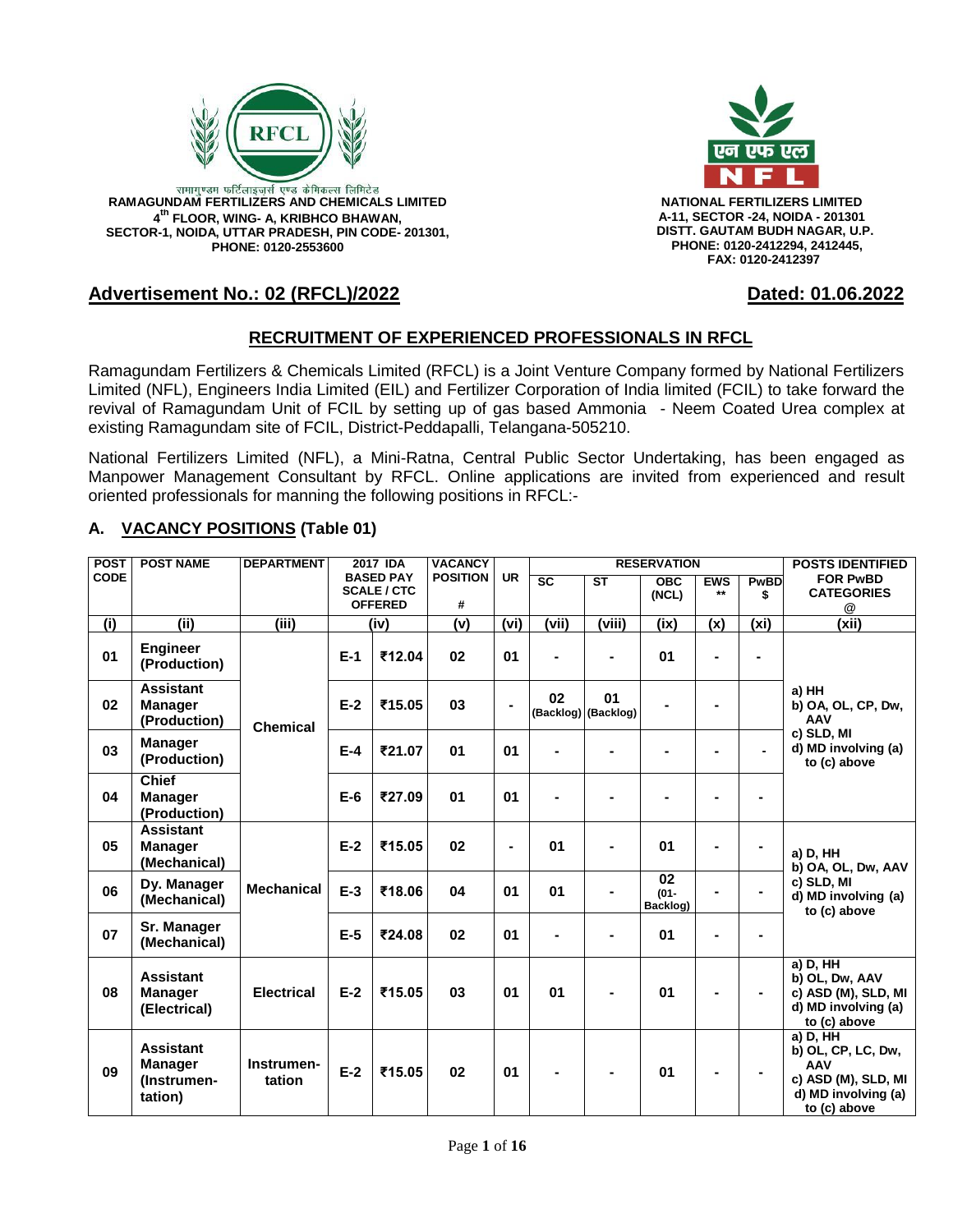| POST        | <b>POST NAME</b>                                  | <b>DEPARTMENT</b>      |       | <b>2017 IDA</b>                        | <b>VACANCY</b>  |                          |                           |                        | <b>RESERVATION</b> |                |                | <b>POSTS IDENTIFIED</b>                                                                                                    |
|-------------|---------------------------------------------------|------------------------|-------|----------------------------------------|-----------------|--------------------------|---------------------------|------------------------|--------------------|----------------|----------------|----------------------------------------------------------------------------------------------------------------------------|
| <b>CODE</b> |                                                   |                        |       | <b>BASED PAY</b><br><b>SCALE / CTC</b> | <b>POSITION</b> | UR                       | $\overline{\text{sc}}$    | $\overline{\text{ST}}$ | OBC                | <b>EWS</b>     | <b>PwBD</b>    | <b>FOR PwBD</b>                                                                                                            |
|             |                                                   |                        |       | <b>OFFERED</b>                         | #               |                          |                           |                        | (NCL)              | $***$          | \$             | <b>CATEGORIES</b><br>@                                                                                                     |
| (i)         | (iii)                                             | (iii)                  |       | (iv)                                   | (v)             | $\overline{(vi)}$        | $\overline{\text{(vii)}}$ | (viii)                 | (ix)               | (x)            | $(x_i)$        | (xii)                                                                                                                      |
| 10          | <b>Engineer</b><br>(Civil)                        | Civil                  | $E-1$ | ₹12.04                                 | 02              | 02                       |                           |                        |                    |                | $\blacksquare$ | $a)$ D, $HH$<br>b) OA, OL, CP, LC,<br>Dw, AAV<br>c) SLD, MI<br>d) MD involving (a)<br>to (c) above                         |
| 11          | <b>Sr. Chemist</b>                                |                        | $E-1$ | ₹12.04                                 | 02              | 01                       | $\blacksquare$            | $\blacksquare$         | 01                 | $\blacksquare$ | 01<br>(OH)     | a) HH                                                                                                                      |
| 12          | Dy. Manager<br>(Chemical<br>Lab()                 | <b>Chemical</b><br>Lab | $E-3$ | ₹18.06                                 | 01              | 01                       | $\blacksquare$            |                        | $\blacksquare$     |                |                | b) OA, OL, BL, OAL,<br>Dw, AAV<br>c) SLD, MI                                                                               |
| 13          | <b>Sr. Manager</b><br>(Chemical<br>Lab()          |                        | $E-5$ | ₹24.08                                 | 01              | 01                       | $\blacksquare$            |                        |                    |                |                | d) MD involving (a)<br>to (c) above                                                                                        |
| 14          | <b>Engineer</b><br>(Safety)                       |                        | $E-1$ | ₹12.04                                 | 02              | 02                       |                           |                        |                    |                |                | <b>Not Identified</b>                                                                                                      |
| 15          | <b>Assistant</b><br><b>Manager</b><br>(Safety)    | <b>Safety</b>          | $E-2$ | ₹15.05                                 | 01              | 01                       | $\blacksquare$            |                        |                    |                |                | for PwBD.                                                                                                                  |
| 16          | <b>Materials</b><br><b>Officer</b>                |                        | $E-1$ | ₹12.04                                 | 01              | $\overline{\phantom{a}}$ | $\blacksquare$            | $\blacksquare$         | 01                 | $\blacksquare$ | Ξ.             |                                                                                                                            |
| 17          | <b>Assistant</b><br><b>Manager</b><br>(Materials) |                        | $E-2$ | ₹15.05                                 | 01              | $\overline{\phantom{a}}$ | 01                        | $\blacksquare$         |                    |                | $\blacksquare$ | a) B, LV<br>b) D, HH                                                                                                       |
| 18          | <b>Manager</b><br>(Materials)                     | <b>Materials</b>       | $E-4$ | ₹21.07                                 | 01              | 01                       | $\blacksquare$            | -                      |                    |                |                | c) OA, BA, OL, CP,<br>LC, Dw, AAV<br>d) SLD, MI                                                                            |
| 19          | Sr. Manager<br>(Materials)                        |                        | $E-5$ | ₹24.08                                 | 01              | 01                       | $\blacksquare$            | $\blacksquare$         | $\blacksquare$     | $\blacksquare$ |                | e) MD involving (a)<br>to (d) above                                                                                        |
| 20          | <b>Chief</b><br><b>Manager</b><br>(Materials)     |                        | $E-6$ | ₹27.09                                 | 01              | 01                       | $\blacksquare$            |                        |                    |                | $\blacksquare$ |                                                                                                                            |
| 21          | <b>Accounts</b><br><b>Officer</b>                 |                        | $E-1$ | ₹12.04                                 | 03              | 01                       | 01                        | $\blacksquare$         | 01                 | $\blacksquare$ | 01<br>(HH)     | $a)$ B, LV<br>b) D, HH<br>c) OA, BA, OL, BL,                                                                               |
| 22          | <b>Assistant</b><br><b>Manager</b><br>(F&A)       | F&A                    | $E-2$ | ₹15.05                                 | 01              | ÷                        |                           |                        | 01                 |                |                | OAL, BLOA, CP,<br>LC, Dw, AAV, MDy<br>d) MD involving (a)<br>to (c) above                                                  |
| 23          | <b>Chief</b><br><b>Manager</b><br>(F&A)           |                        | $E-6$ | ₹27.09                                 | 02              | 02                       |                           |                        |                    |                |                | a) B, LV<br>b) D, HH<br>c) OA, BA, OL, BL,<br>OAL, BLOA, BLA,<br>LC, Dw, AAV<br>d) MD involving (a)<br>to (c) above        |
| 24          | <b>Chief</b><br><b>Manager</b><br>(HR)            | <b>HR</b>              | $E-6$ | ₹27.09                                 | 01              | 01                       |                           |                        |                    |                |                | a) B, LV<br>b) D, HH<br>c) OA, OL, BL, OAL,<br>BA, BL, CP, LC,<br>Dw, AAV<br>d) SLD<br>e) MD involving (a)<br>to (d) above |

#### *Abbreviations:*

*'*UR" – Unreserved; "SC" – Scheduled Caste; "ST" – Scheduled Tribe; "OBC (NCL)" – Other Backward Classes (Non-Creamy Layer); "EWS" – Economically Weaker Section; "ExSM" – Ex Serviceman; "PwBD" – Divyangjan or Persons with Benchmark Disabilities B=Blind, LV=Low Vision, D=Deaf, HH= Hard of Hearing, OA=One Arm, OL=One Leg, BA=Both Arms, BL=Both Leg, OAL=One Arm and One Leg, BLOA=Both Leg & One Arm, BLA=Both Legs Arms, CP=Cerebral Palsy, LC=Leprosy Cured, Dw=Dwarfism, AAV=Acid Attack Victims, Mdy= Muscular Dystrophy, ASD= Autism Spectrum Disorder (M= Mild, MoD= Moderate), ID= Intellectual Disability, SLD= Specific Learning Disability, MI= Mental Illness, MD=Multiple Disabilities "IDA" – Industrial Dearness Allowance.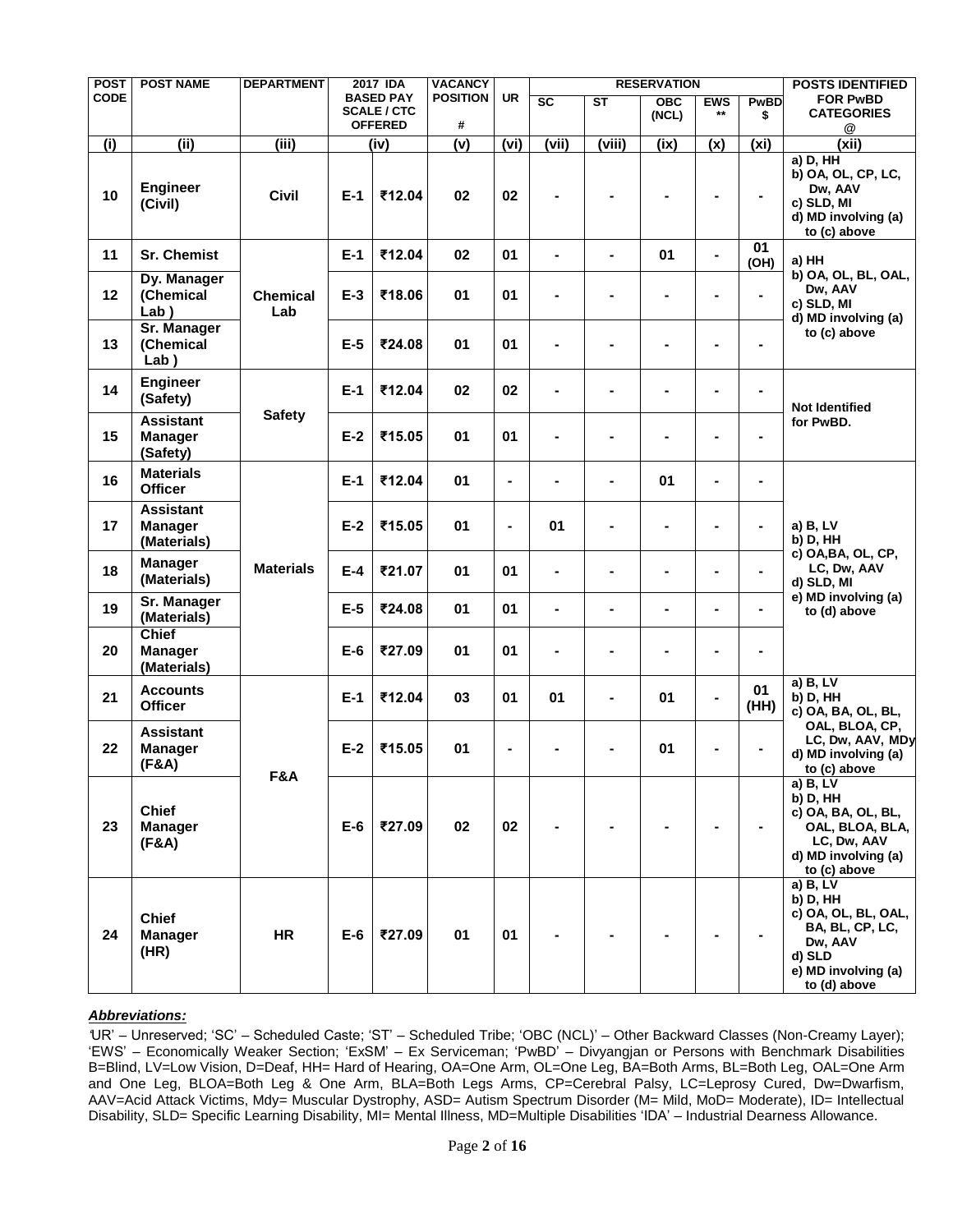- *# The number of vacancies are tentative and may increase or decrease at the absolute discretion of RFCL and in compliance of the Presidential Directives on reservation at the time of appointment. Accordingly, RFCL reserves the right to cancel/restrict/enlarge/modify/alter the requirements advertised, if need so arises, without any further notice or assigning any reason therefor. In addition to the notified vacancies a panel of candidates shall also be created for*  vacancies caused by cessation of service of selected candidates, arising within one year from date of empanelment. *Posts shall be filled according to reservation position. Accordingly, SC/ST/OBC/PwBD/ExSM/EWS category candidates are encouraged to apply. Further, RFCL also reserves the right to raise/relax the minimum eligibility standards and to fill/ not to fill any or all of the above positions.*
- *\$ PwBD/ExSM reservation is applied on horizontal inter-locking basis in either of UR/SC/ST/OBC(NCL)/EWS vacancies. Please refer to Clause No. F.7 of this Advertisement.*
- *@ The PwBD categories identified for above posts are as per Gazette Notification dated 07.01.2021 issued by MINISTRY OF SOCIAL JUSTICE AND EMPOWERMENT [Department of Empowerment of Persons with Disabilities (Divyangjan)], Govt of India. Please refer to Clause No. F.8 of this advertisement in this regard also.*
- *\* PwBD Backlog vacancies are being advertised in second & subsequent year. Accordingly, these backlog vacancies shall be filled up out of the candidates with the Persons with Benchmark Disability as mentioned in column No.(xi) of Table-01. In case suitable persons with that Benchmark Disability are not available, the same shall be filled by interchange among the other categories of Benchmark Disabilities identified for reservation as mentioned in column No.(xii) of the Table –In case of non-availability of suitable persons with any of the Benchmark Disability then the posts shall be filled up by the persons other than the persons with Benchmark Disability.*
- *\*\* EWS vacancies are tentative and subject to further directives of Government of India and outcome of any litigation pending in any court. Whenever in any recruitment year any vacancy earmarked for EWS cannot be filled due to non-availability of a suitable candidate belonging to EWS, such vacancy for that particular recruitment year shall not be carried forward to the next recruitment year as backlog. The appointment against vacancies reserved for EWS category candidates shall be provisional and subject to the Income and Asset certificate to be verified through the proper channels and if the verification reveals that the claim to belong to EWS is fake/false the services of the concerned persons will be terminated forthwith without assigning any further reasons and without prejudice to such further action as may be taken under the provisions of the Indian Penal Code for production of fake/false certificate. The Income and Asset Certificate issued by any one of the authorities mentioned in the prescribed format as given on our website shall only be accepted as proof of candidate's claim as belonging to EWS.*

#### **B. PAY/ PERKS & PLACEMENT**

#### **1. PAY & PERKS**

RFCL offers one of the best pay packages in the Fertilizer industry. Following are the Pay Scales which are being offered by RFCL **(Table 02)**:

| SI.<br>No.   | <b>Pay Scale</b><br>Code | <b>Pay Scale</b><br>(2017 IDA based) | <b>Designation</b>                                          |
|--------------|--------------------------|--------------------------------------|-------------------------------------------------------------|
|              | $E-1$                    | ₹40,000 - 3% - 1,40,000              | Accounts officer/ Materials Officer / Engineer (Production/ |
|              |                          |                                      | Civil/ Safety)/ Sr. Chemist                                 |
| 2            | $E-2$                    | ₹50,000 - 3% - 1,60,000              | Assistant Manager (Production/Safety/Mechanical/            |
|              |                          |                                      | Electrical/ Instrumentation/ Materials/ F&A)                |
| $\mathbf{3}$ | $E-3$                    | ₹60,000 - 3% - 1,80,000              | Dy. Manager (Mechanical/ Chemical Lab)                      |
| 4            | $E-4$                    | ₹70,000 - 3% - 2,00,000              | Manager (Production/ Materials)                             |
| 5            | $E-5$                    | ₹80,000 - 3% - 2,20,000              | Sr. Manager (Mechanical/ Chemical Lab/ Materials)           |
| 6            | $E-6$                    | ₹90,000 - 3% - 2,40,000              | Chief Manager (Production/ Materials/ F&A/ HR)              |

Selected candidates will be placed at the minimum Basic Pay in Pay Scale indicated for each post. Besides Basic Pay, candidates will also be paid Industrial Dearness Allowance, House Rent Allowance/ Company Accommodation, wherever available and will also be entitled for other perquisites & allowances / benefits such as Leave, Medical Facilities, Contributory Provident Fund, Gratuity, Contributory Superannuation Benefit Fund Scheme, Group Personal Accident Insurance etc., as & when applicable and as per RFCL rules in force from time to time.

#### **2. APPOINTMENT AND PLACEMENT**

The candidate should have sound health. The selected candidates before joining will be required to get Medical Fitness Certificate from Civil Surgeon of any Central/State Government Hospitals. The appointment will be provisional and subject to verification of Character & Antecedents and Caste/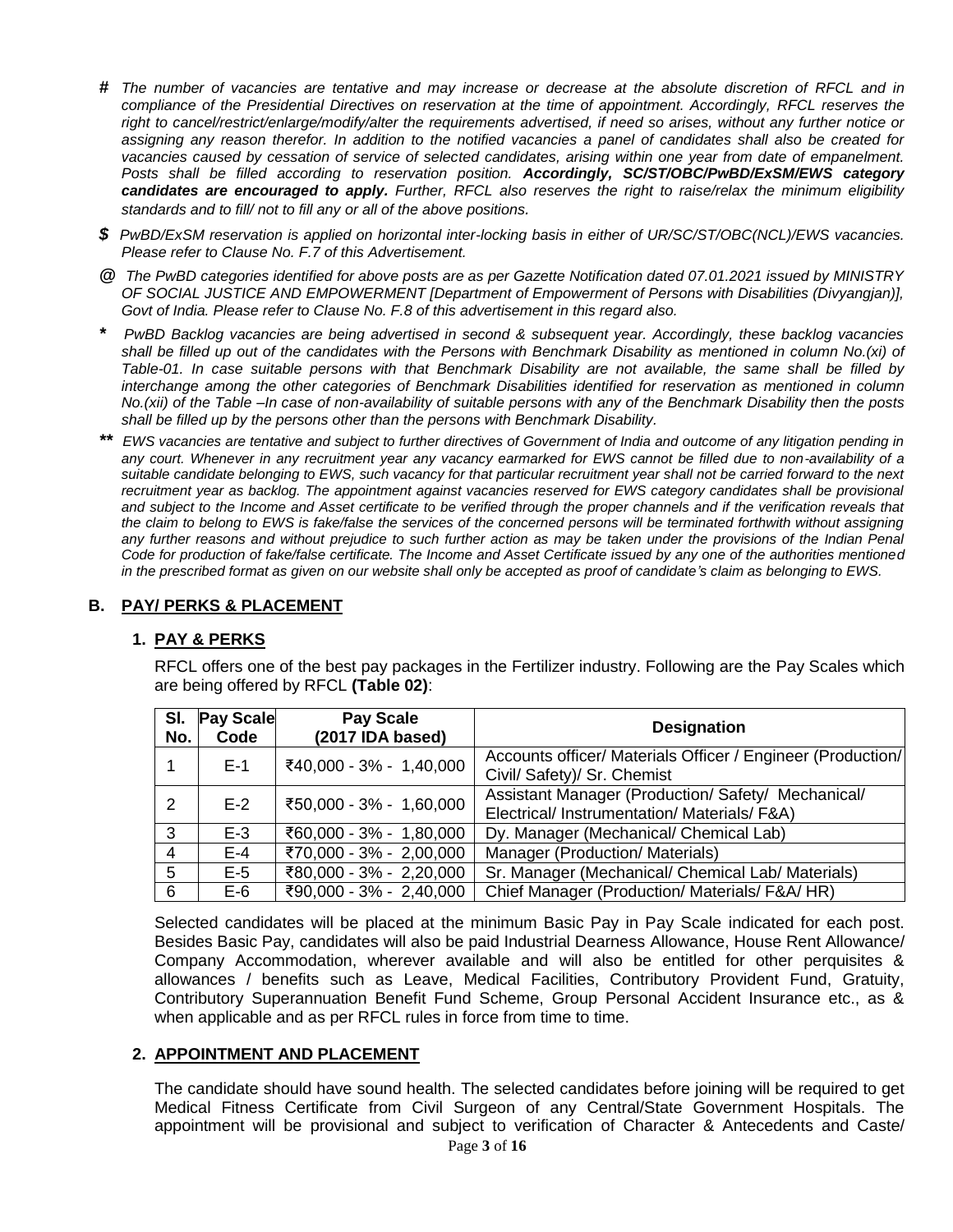PwBD Certificate from the concerned District Authorities/Competent Authorities. Selected candidates shall initially be posted as per the tentative requirement of manpower as detailed below **(Table 03)**:

| <b>POST</b> |                                            | <b>TOTAL</b>     |                              | <b>LOCATION WISE VACANCIES</b> |
|-------------|--------------------------------------------|------------------|------------------------------|--------------------------------|
| <b>CODE</b> | <b>POST NAME</b>                           | <b>VACANCIES</b> | <b>CORPORATE</b>             | <b>RAMAGUNDAM</b>              |
|             |                                            |                  | <b>OFFICE, NOIDA</b>         | <b>PLANT</b>                   |
| 01          | Engineer (Production)                      | 02               |                              | 02                             |
| 02          | <b>Assistant Manager (Production)</b>      | 03               | $\blacksquare$               | 03                             |
| 03          | Manager (Production)                       | 01               | $\overline{\phantom{0}}$     | 01                             |
| 04          | <b>Chief Manager (Production)</b>          | 01               | -                            | 01                             |
| 05          | Assistant Manager (Mechanical)             | 02               | L,                           | 02                             |
| 06          | Dy. Manager (Mechanical)                   | 04               | $\qquad \qquad \blacksquare$ | 04                             |
| 07          | Sr. Manager (Mechanical)                   | 02               | $\overline{a}$               | 02                             |
| 08          | <b>Assistant Manager (Electrical)</b>      | 03               | $\overline{a}$               | 03                             |
| 09          | <b>Assistant Manager (Instrumentation)</b> | 02               | $\overline{a}$               | 02                             |
| 10          | Engineer (Civil)                           | 02               | -                            | 02                             |
| 11          | Sr. Chemist                                | 02               | $\overline{a}$               | 02                             |
| 12          | Dy. Manager (Chemical Lab)                 | 01               | $\qquad \qquad \blacksquare$ | 01                             |
| 13          | Sr. Manager (Chemical Lab)                 | 01               | -                            | 01                             |
| 14          | Engineer (Safety)                          | 02               | $\overline{a}$               | 02                             |
| 15          | <b>Assistant Manager (Safety)</b>          | 01               | $\qquad \qquad \blacksquare$ | 01                             |
| 16          | <b>Materials Officer</b>                   | 01               | 01                           |                                |
| 17          | Assistant Manager (Materials)              | 01               | 01                           |                                |
| 18          | Manager (Materials)                        | 01               | $\blacksquare$               | 01                             |
| 19          | Sr. Manager (Materials)                    | 01               | 01                           |                                |
| 20          | Chief Manager (Materials)                  | 01               | $\blacksquare$               | 01                             |
| 21          | <b>Accounts Officer</b>                    | 03               | 02                           | 01                             |
| 22          | Assistant Manager (F&A)                    | 01               | $\blacksquare$               | 01                             |
| 23          | Chief Manager (F&A)                        | 02               | 01                           | 01                             |
| 24          | Chief Manager (HR)                         | 01               | 01                           |                                |
|             | <b>TOTAL</b>                               | 41               | 07                           | 34                             |

However, selected candidates may be posted in any Units/Offices of RFCL at any point of time at the discretion of the Management. Only candidates willing to serve anywhere in India need to apply.

# **C. MINIMUM ELIGIBILITY CRITERIA AS ON CUT OFF DATE**

The columns (i - vi) mentioned in the table under this clause be read with Clause Nos. C.1 - C.4 mentioned subsequently. **(Table 04)**

| <b>POST</b> | <b>POSTS</b>                                                        | MAX.                                                                  | <b>MINIMUM EDUCATIONAL</b>                                 | <b>POST QUALIFICATION</b>                                                                                                                                          |                                                                                               |  |  |  |  |
|-------------|---------------------------------------------------------------------|-----------------------------------------------------------------------|------------------------------------------------------------|--------------------------------------------------------------------------------------------------------------------------------------------------------------------|-----------------------------------------------------------------------------------------------|--|--|--|--|
| <b>CODE</b> | <b>NAME</b>                                                         | <b>AGE</b>                                                            | <b>QUALIFICATION</b>                                       | <b>INLINE EXECUTIVE WORK - EXPERIENCE</b>                                                                                                                          |                                                                                               |  |  |  |  |
|             |                                                                     | LIMIT<br>(in<br><b>DEGREE WITH</b><br>years)<br><b>SPECIALIZATION</b> |                                                            | <b>DOMAIN OF EXPERIENCE</b>                                                                                                                                        | <b>MINIMUM</b><br><b>YEARS OF</b><br><b>EXECUTIVE</b><br><b>WORK EXP.</b><br><b>REQUIRED.</b> |  |  |  |  |
|             | ii                                                                  | iii.                                                                  | iv                                                         | v                                                                                                                                                                  | vi                                                                                            |  |  |  |  |
|             |                                                                     |                                                                       |                                                            | <b>CHEMICAL</b>                                                                                                                                                    |                                                                                               |  |  |  |  |
| 01          | Engineer                                                            | 30                                                                    | B.E./ B.Tech./B.Sc.(Engg)/<br>AMIE in Chemical Engineering | Hands on experience in management of process<br>operations, troubleshooting of either of the following                                                             |                                                                                               |  |  |  |  |
| 02          | Assistant<br>Manager                                                | 40                                                                    | or<br>Chemical Technology.                                 | continuous operating plants:<br>large Ammonia & Urea plant or A large<br>A                                                                                         |                                                                                               |  |  |  |  |
| 03          | Manager                                                             | 45                                                                    | Candidates having BOE<br>(Boiler Operation Engineer)       | petrochemical plant or A large petroleum refinery only<br>of State/ Central Government Undertaking(s) and/or<br>Large Private Sector Organization(s) of<br>repute. |                                                                                               |  |  |  |  |
| 04          | certification may be given<br>Chief<br>preference.<br>50<br>Manager |                                                                       |                                                            | Candidate Should be conversant with DCS control<br>system.                                                                                                         |                                                                                               |  |  |  |  |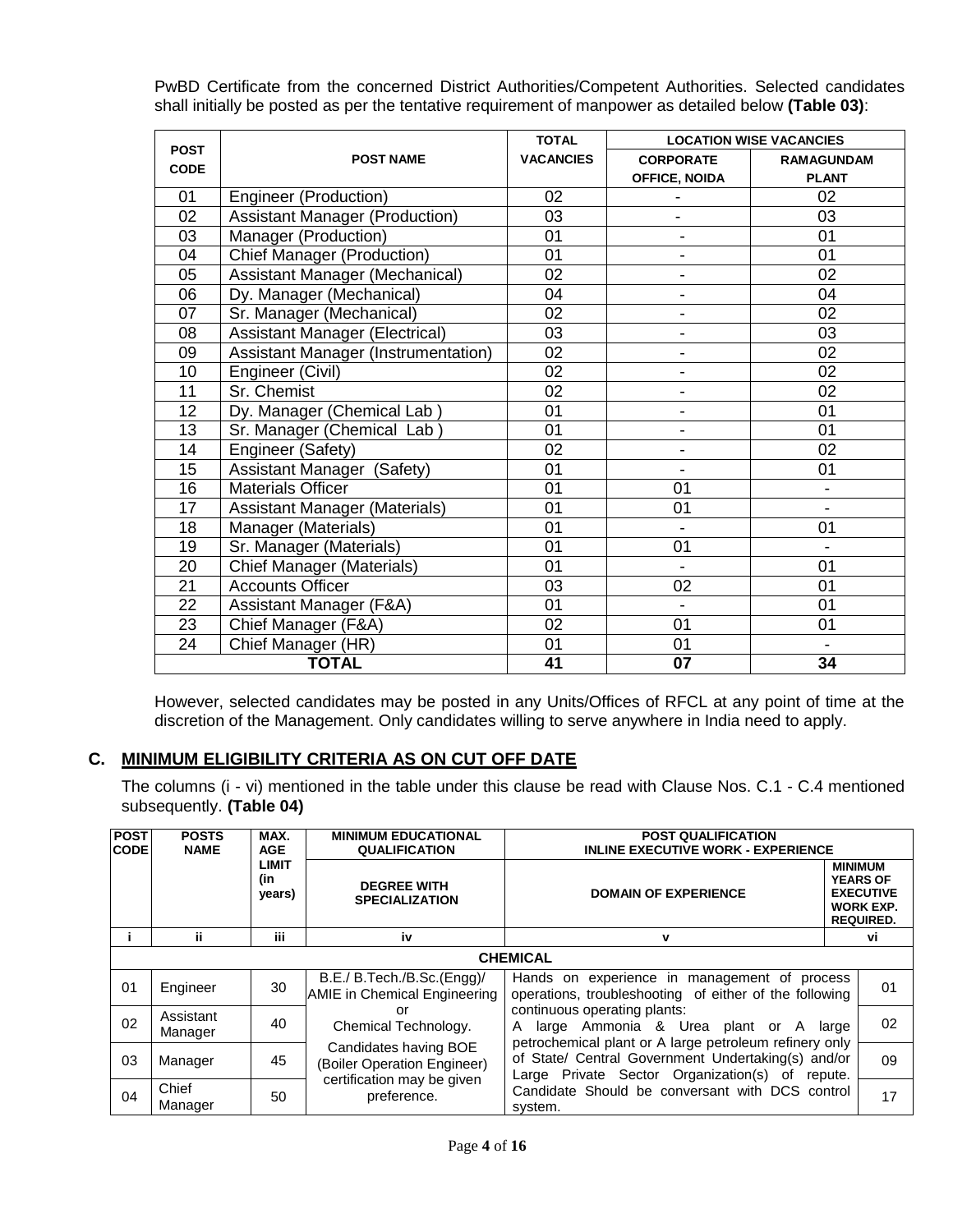| <b>POST</b> | <b>POSTS</b><br><b>NAME</b> | MAX.<br><b>AGE</b>            | <b>MINIMUM EDUCATIONAL</b>                                                                                                                                                                                                                                                                                                                                                                                                                         |                                                                                                                                                                                                                                                                                                                                                                                                                                                                                                                                                                                                                                                                                                                                                                                                                                                                                                                                                                                                                                                                                                     | <b>POST QUALIFICATION</b>                                                                                                                                                                                                                                                                                                                                                                   |                                                                                               |    |
|-------------|-----------------------------|-------------------------------|----------------------------------------------------------------------------------------------------------------------------------------------------------------------------------------------------------------------------------------------------------------------------------------------------------------------------------------------------------------------------------------------------------------------------------------------------|-----------------------------------------------------------------------------------------------------------------------------------------------------------------------------------------------------------------------------------------------------------------------------------------------------------------------------------------------------------------------------------------------------------------------------------------------------------------------------------------------------------------------------------------------------------------------------------------------------------------------------------------------------------------------------------------------------------------------------------------------------------------------------------------------------------------------------------------------------------------------------------------------------------------------------------------------------------------------------------------------------------------------------------------------------------------------------------------------------|---------------------------------------------------------------------------------------------------------------------------------------------------------------------------------------------------------------------------------------------------------------------------------------------------------------------------------------------------------------------------------------------|-----------------------------------------------------------------------------------------------|----|
| <b>CODE</b> |                             | <b>LIMIT</b><br>(in<br>years) | <b>QUALIFICATION</b><br><b>DEGREE WITH</b><br><b>SPECIALIZATION</b>                                                                                                                                                                                                                                                                                                                                                                                |                                                                                                                                                                                                                                                                                                                                                                                                                                                                                                                                                                                                                                                                                                                                                                                                                                                                                                                                                                                                                                                                                                     | <b>INLINE EXECUTIVE WORK - EXPERIENCE</b><br><b>DOMAIN OF EXPERIENCE</b>                                                                                                                                                                                                                                                                                                                    | <b>MINIMUM</b><br><b>YEARS OF</b><br><b>EXECUTIVE</b><br><b>WORK EXP.</b><br><b>REQUIRED.</b> |    |
| j.          | ii.                         | iii.                          | iv                                                                                                                                                                                                                                                                                                                                                                                                                                                 |                                                                                                                                                                                                                                                                                                                                                                                                                                                                                                                                                                                                                                                                                                                                                                                                                                                                                                                                                                                                                                                                                                     | v                                                                                                                                                                                                                                                                                                                                                                                           | vi                                                                                            |    |
|             |                             |                               |                                                                                                                                                                                                                                                                                                                                                                                                                                                    |                                                                                                                                                                                                                                                                                                                                                                                                                                                                                                                                                                                                                                                                                                                                                                                                                                                                                                                                                                                                                                                                                                     | <b>MECHANICAL</b>                                                                                                                                                                                                                                                                                                                                                                           |                                                                                               |    |
| 05          | Assistant<br>Manager        | 40                            | B.E. / B.Tech./<br>B.Sc. (Engg.) / AMIE<br>in<br>Mechanical                                                                                                                                                                                                                                                                                                                                                                                        |                                                                                                                                                                                                                                                                                                                                                                                                                                                                                                                                                                                                                                                                                                                                                                                                                                                                                                                                                                                                                                                                                                     | Hands on experience in maintenance and troubleshooting<br>of Rotating Machines, static equipments, piping Networks<br>etc. in either of the following continuous operating plants:<br>A large Ammonia & Urea plant or A large petrochemical                                                                                                                                                 |                                                                                               | 02 |
| 06          | Dy. Manager                 | 40                            | Engineering                                                                                                                                                                                                                                                                                                                                                                                                                                        |                                                                                                                                                                                                                                                                                                                                                                                                                                                                                                                                                                                                                                                                                                                                                                                                                                                                                                                                                                                                                                                                                                     | plant or A large petroleum refinery only of State/ Central<br>Government Undertaking(s) and/or Large Private Sector<br>Organization(s) of repute. Candidate<br>should                                                                                                                                                                                                                       | be                                                                                            | 05 |
| 07          | Sr. Manager                 | 45                            |                                                                                                                                                                                                                                                                                                                                                                                                                                                    | apply.                                                                                                                                                                                                                                                                                                                                                                                                                                                                                                                                                                                                                                                                                                                                                                                                                                                                                                                                                                                                                                                                                              | conversant with latest maintenance practices, lining up of<br>maintenance contracts, spares procurement, budgeting<br>etc. and must be computer literate.<br>Candidates having specific experience in operations /<br>maintenance of Gas Turbine based Power Plant may also                                                                                                                 |                                                                                               | 13 |
|             |                             |                               |                                                                                                                                                                                                                                                                                                                                                                                                                                                    |                                                                                                                                                                                                                                                                                                                                                                                                                                                                                                                                                                                                                                                                                                                                                                                                                                                                                                                                                                                                                                                                                                     |                                                                                                                                                                                                                                                                                                                                                                                             |                                                                                               |    |
| 08          | Assistant<br>Manager        | 40                            | B.E. / B.Tech. /<br>B.Sc. (Engg.) /<br>AMIE<br>in.<br>Electrical<br>or<br><b>Electrical &amp; Electronics</b><br>Engineering<br>or<br><b>Electrical Technology</b>                                                                                                                                                                                                                                                                                 | <b>ELECTRICAL</b><br>Hands on experience in maintenance and troubleshooting<br>of HT & LT power distribution system HT synchronous &<br>Induction motors, large transformers, protection systems<br>etc in either of the following continuous operating plants:<br>A large Ammonia & Urea plant or a large petrochemical<br>plant or a large petroleum refinery only of State/ Central<br>Government Undertaking(s) and/or Large Private Sector<br>Organization(s) of repute.<br>Desirable:<br>1. Conversant with latest maintenance practices, lining up<br>of<br>maintenance contracts, spares procurement,<br>budgeting etc.<br>2. Operating Experience of 220 KV switchyard, Class A<br>supervisor license for 220 KV system.<br>3. Conversant with different Load Shedding Systems,<br>Electrical Control System (ECS), Energy management,<br>SCADA and PLCs.<br>4. Protection<br>relay,<br>Generator Protection<br>Relays,<br>Automatic Voltage Regulators,<br>modern<br>day<br>Microprocessor relays, their setting and programming<br>Specific experience in operations/ maintenance of Gas |                                                                                                                                                                                                                                                                                                                                                                                             |                                                                                               |    |
|             |                             |                               |                                                                                                                                                                                                                                                                                                                                                                                                                                                    |                                                                                                                                                                                                                                                                                                                                                                                                                                                                                                                                                                                                                                                                                                                                                                                                                                                                                                                                                                                                                                                                                                     | <b>INSTRUMENTATION</b>                                                                                                                                                                                                                                                                                                                                                                      |                                                                                               |    |
| 09          | Assistant<br>Manager        | 40                            | B.Tech./ B.E./ B.Sc. Engg. in<br>(Instrumentation OR<br>Instrumentation & Control OR<br>Electronics & Instrumentation OR<br>Electronics Instrumentation &<br>Control OR Industrial<br>Instrumentation OR Process<br>Control Instrumentation OR<br>Electronics & Electrical OR<br>Applied Electronics &<br>Instrumentation OR<br>Electronics & Communication OR<br>Electronics & Control) OR<br>AMIE in Electronics &<br>Communication Engineering. |                                                                                                                                                                                                                                                                                                                                                                                                                                                                                                                                                                                                                                                                                                                                                                                                                                                                                                                                                                                                                                                                                                     | In process control instrumentation in Fertilizer /<br>Continuous Process Chemical / Petro - Chemical<br>industries / Power Generation / Should be<br>conversant with maintenance / commissioning /<br>of DCS / ESD systems,<br>trouble-shooting<br>programming & calibration of SMART field<br>instruments, gas chromatographs, analyzers,<br>electronic governors, anti-surge controllers. |                                                                                               | 02 |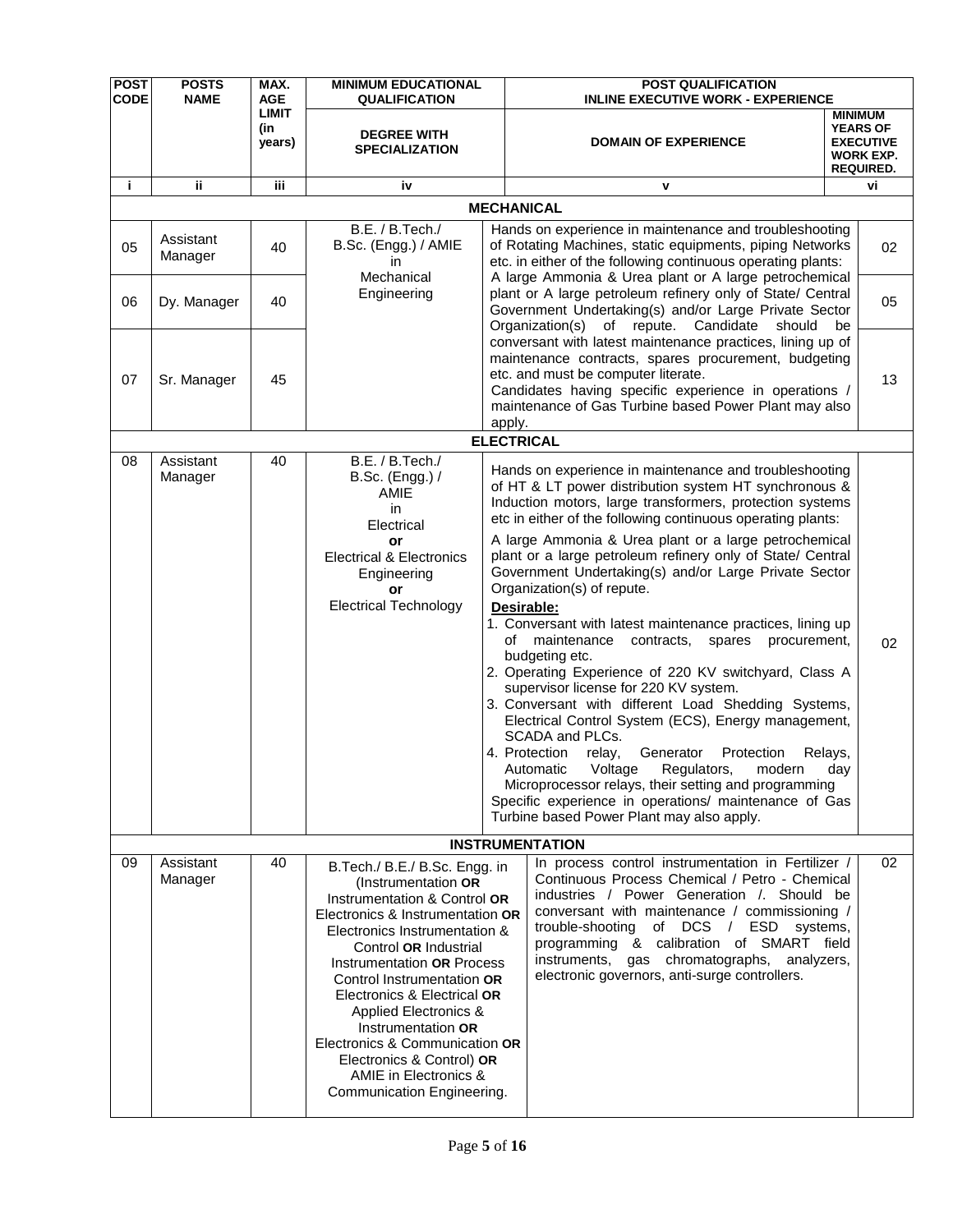| <b>POST</b><br><b>CODE</b> | <b>POSTS</b><br><b>NAME</b> | MAX.<br><b>AGE</b>     | <b>MINIMUM EDUCATIONAL</b><br><b>QUALIFICATION</b>                                                                                                                                                                                           | <b>POST QUALIFICATION</b><br><b>INLINE EXECUTIVE WORK - EXPERIENCE</b>                                                                |                                                                                               |
|----------------------------|-----------------------------|------------------------|----------------------------------------------------------------------------------------------------------------------------------------------------------------------------------------------------------------------------------------------|---------------------------------------------------------------------------------------------------------------------------------------|-----------------------------------------------------------------------------------------------|
|                            |                             | LIMIT<br>(in<br>years) | <b>DEGREE WITH</b><br><b>SPECIALIZATION</b>                                                                                                                                                                                                  | <b>DOMAIN OF EXPERIENCE</b>                                                                                                           | <b>MINIMUM</b><br><b>YEARS OF</b><br><b>EXECUTIVE</b><br><b>WORK EXP.</b><br><b>REQUIRED.</b> |
| i.                         | jj.                         | iii.                   | iv                                                                                                                                                                                                                                           | v                                                                                                                                     | vi                                                                                            |
|                            |                             |                        |                                                                                                                                                                                                                                              | <b>CIVIL</b>                                                                                                                          |                                                                                               |
| 10                         | Engineer                    | 30                     | B.E. / .Tech./ B.Sc. Engg.)/<br>AMIE<br>in<br>Civil Engineering OR<br>Civil Technology                                                                                                                                                       | Hands-on experience in civil projects of infrastructure,<br>building, plants, power plants, metro and related<br>activities           | 01                                                                                            |
|                            |                             |                        |                                                                                                                                                                                                                                              | <b>CHEMICAL LAB</b>                                                                                                                   |                                                                                               |
| 11                         | Sr. Chemist                 | 30                     | M.Sc. (Chemistry)                                                                                                                                                                                                                            | As a Chemist in Control Laboratory attached to                                                                                        | 01                                                                                            |
| 12                         | Dy. Manager                 | 40                     |                                                                                                                                                                                                                                              | Fertilizer / Continuous Process Chemical / Petro -                                                                                    | 05                                                                                            |
| 13                         | Sr. Manager                 | 45                     |                                                                                                                                                                                                                                              | Chemical / Heavy Chemical industries.                                                                                                 | $\overline{13}$                                                                               |
|                            |                             |                        |                                                                                                                                                                                                                                              | <b>SAFETY</b>                                                                                                                         |                                                                                               |
| 14                         | Engineer                    | 30                     | B. Tech./ B.E. in Fire Engg. /<br>Safety & Fire Engg.<br>ΟR<br>B. Tech./ B.E./ BSc Engg. in                                                                                                                                                  | Experience in recognized Fire station/ Ammonia Urea<br>Fertilizer Complex / Continuous process chemical /<br>Petro Chemical refinery. | 01                                                                                            |
| 15                         | Assistant<br>Manager        | 40                     | Electrical / Mechanical /<br><b>Chemical with Divisional</b><br><b>Officers Course from</b><br>National<br>Fire Service College (NFSC),<br>Nagpur                                                                                            |                                                                                                                                       | 02                                                                                            |
|                            |                             |                        |                                                                                                                                                                                                                                              | <b>MATERIALS</b>                                                                                                                      |                                                                                               |
| 16                         | <b>Materials</b><br>Officer | 30                     | Degree in Engineering<br>(in any specialization)                                                                                                                                                                                             | In a responsible position in directing, organizing<br>and controlling materials management activities                                 | 01                                                                                            |
| 17                         | Assistant<br>Manager        | 40                     | <b>OR</b><br>Full time regular MBA (Materials                                                                                                                                                                                                | such as purchasing, inventory control, materials<br>inspection, store-keeping, material handling,                                     | 02                                                                                            |
| 18                         | Manager                     | 45                     | Management/ Supply Chain<br>Management)                                                                                                                                                                                                      | transportation, packing, import management,<br>import substitution, valve engineering, spare                                          | 09                                                                                            |
| 19                         | Sr. Manager                 | 45                     | OR.<br>PG Diploma in Materials                                                                                                                                                                                                               | parts control, preferably in Fertilizer / Chemical /<br>Petro - Chemical / Hydrocarbon industry only of                               | 13                                                                                            |
| 20                         | Chief<br>Manager            | 50                     | Management (02 years regular<br>course) (Recognized as equivalent<br>to MBA by UGC/ AICTE).                                                                                                                                                  | State/ Central Government Undertaking(s) and/or<br>Large Private Sector Organization(s) of repute<br>engaged in continuous operation. | 17                                                                                            |
|                            |                             |                        |                                                                                                                                                                                                                                              | <b>FINANCE &amp; ACCOUNTS (F&amp;A)</b>                                                                                               |                                                                                               |
| 21                         | Accounts<br>Officer         | 30                     | CA or CMA or Two years MBA<br>with specialization in Finance                                                                                                                                                                                 | Hands on experience in dealing with Accounting<br>and financial matters, budgeting / taxation.                                        | 01                                                                                            |
| 22                         | Assistant<br>Manager        | 40                     | (Candidates<br>with<br>specialization or General MBA                                                                                                                                                                                         | dual                                                                                                                                  | 02                                                                                            |
| 23                         | Chief<br>Manager            | 50                     | shall not be eligible to apply.).                                                                                                                                                                                                            |                                                                                                                                       | 17                                                                                            |
|                            |                             |                        |                                                                                                                                                                                                                                              | <b>HUMAN RESOURCES (HR)</b>                                                                                                           |                                                                                               |
| 24                         | Chief<br>Manager            | 50                     | Integrated<br>MBA/ Post<br>MBA/<br>Graduate Degree or Diploma of<br>minimum 02 years duration in<br>HRM/Personnel Management &<br>Relations<br>Industrial<br>from<br>recognized University / Institute.<br>Degree in Law (LLB) is desirable. | Post qualification experience in HR Department<br>of any Government/Public Sector/Autonomous<br>Body/MNC/ Private Organization.<br>a  | 17                                                                                            |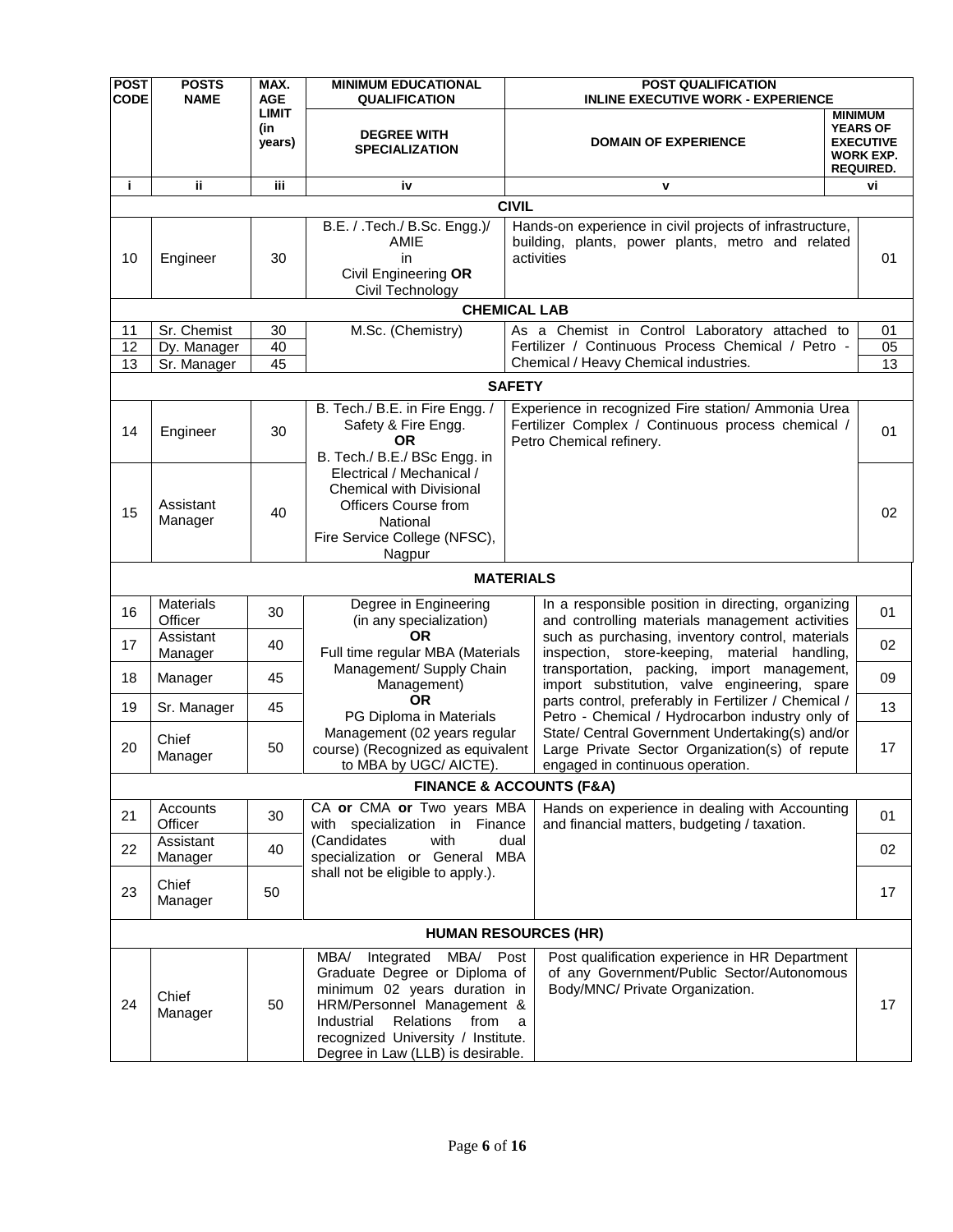## **1. CUT OFF DATE**

The cut-off date for determining eligibility criteria in respect of age, minimum educational qualification, post-qualification inline executive work experience in the relevant Pay Scale/ CTC shall be **31.05.2022** and will remain unchanged irrespective of any reason whatsoever.

### **2. EDUCATIONAL QUALIFICATION (Columns iv)**

- a) The prescribed minimum Educational Qualification should be completed on full time regular basis with minimum 60% marks, except for CA/CMA from a University/ Institute recognized by UGC/ AICTE.
- b) For candidates applying for the post of Chief Manager (HR) and possessing MBA/ PG Degree/PG Diploma with dual specializations, the qualification should be with one specialization in HRM/ PM&IR and the candidate will have to provide a certificate issued by the Institute/ University indicating that the candidate has one specialization in HRM/ PM&IR along with the application form and at the time of interview.
- c) **No claim of possession of equivalent educational qualification(s) other than advertised educational qualification for a post would be entertained and decision of RFCL/NFL in this regard would be final and binding upon the candidates.**
- d) Minimum percentage of marks in the minimum educational qualification as indicated above shall be aggregate of all semesters/years and irrespective of the weightage given to any particular semester/year by the Institute/University.
- e) Wherever CGPA/OGPA or letter grade in a degree is awarded; equivalent percentage of marks should be indicated in the application form as per norms adopted by the University/Institute. Where no norms have been specified, the CGPA/OGPA will be presumed to have been provided on a 10 point scale. Candidates having CGPA/OGPA or letter grade in a degree, however, shall invariably produce a bonafide copy of the conversion norms/formula with respect to his/her University/Institute along with the application form and at the time of Interview.
- f) Candidates appearing in the final year/ semester of the minimum essential qualification as mentioned in table 03 above and their result are awaited as on cutoff date are not eligible to apply for any posts against this advertisement.
- g) Computer Literacy is desirables for all candidates.
- h) In case of any dispute arising about admissibility of any particular qualification the decision of NFL/RFCL Management shall be final and binding on the applicants.

### **3. WORK EXPERIENCE (Columns v-vi)**

- a) Work Experience should be after acquiring relevant educational qualification as mentioned in table 03 above and should be in-line executive experience.
- b) Candidate"s work experience as Management Trainee / Graduate Engineer Trainee would be counted only in case he/she has been regularized in the same Company.
- c) Apprenticeship training under Apprentices Act, 1961, would not be counted as post qualification inline executive work experience.
- d) Candidates employed in Central/State Government/Quasi-Government/Public Sector Undertakings/Autonomous Bodies shall produce No Objection Certificate (NOC) from their present employer at the time of interview failing which his/ her candidature will not be considered and he/she will not be allowed to appear in the interview.
- e) Large Private Sector Organization/Institution/Company, shall include listed companies (which would mean and include companies listed on NSE or group A & B of BSE) OR Organization/ Institution/ companies with more than 500 employees OR having an annual turnover of more than Rs.250 crores in the last Financial Year. Large Law Firm(s) would include only such Law Firm having an annual turnover of more than Rs.10 crores in the last Financial Year. The candidates are required to submit suitable documentary proof to establish the same.
- f) Experience of candidates working on contract basis through empanelled agency/ contractor (i.e., those who have been deployed on contract basis by some other agency/ organization for working on project/construction/O&M or any other activity) will not be considered. Only direct work experience including fixed term basis employment in an organization will be taken into consideration.
- g) Preference will be given to candidates having in line executive experience in Chemical and Fertilizer Industry.
- h) **Candidates must be working as on cutoff date.**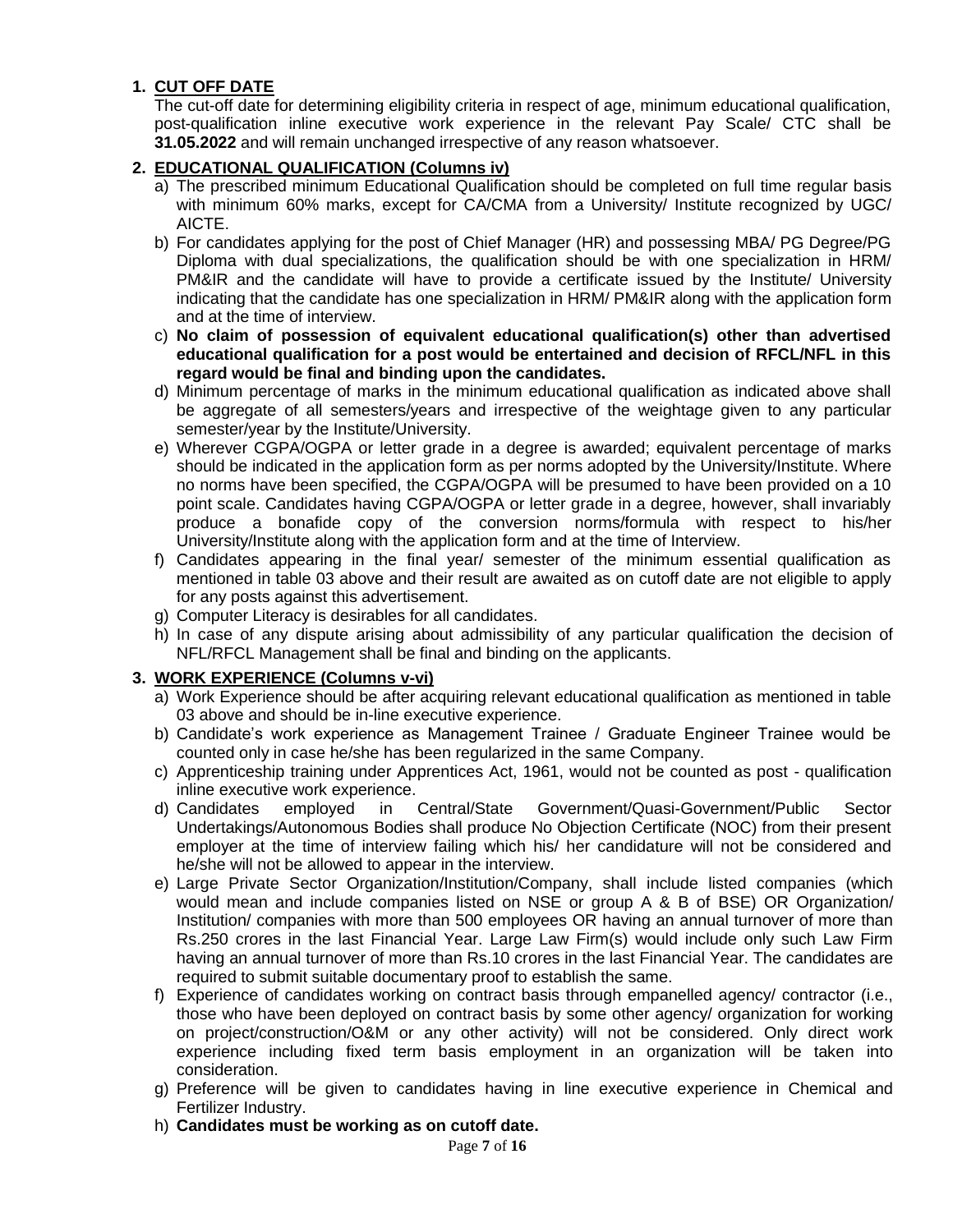## **4. PAY SCALES / EQUIVALENT CTC**

In addition to possessing minimum numbers of years of post-qualification in-line executive work experience as on cut-off date of reckoning eligibility criteria, candidates should also satisfy the following conditions:

- a) Candidates working in Government (Central/State), Public Sector Undertakings (Central/State), Autonomous, Statutory Bodies or Joint Ventures of State/Central Government/Undertakings should be presently working in one level below pay scale for a period of one year (for E1 Level post) and two years (for E-2 and above level post) immediately preceding the cutoff date or should be presently working in same scale or higher pay scale on the cut-off date. For next below pay scale in which experience of 01/02 years is required, please refer **Annexure-I**.
- b) Candidates working in Private Sectors or any such Government (Central/State), Public Sector Undertakings (Central/State), Autonomous, Statutory Bodies or Joint Ventures of State/Central Government/Undertakings whose Pay Scales do not match with RFCL"s given Pay Scales, shall be required to provide a proof/certificate from their employer for having minimum CTC as mentioned below as on cutoff date (**Table-05)**:

| Level | Post for which<br><b>Candidate is applying</b>                                                   | Minimum required CTC as<br>on cutoff date<br>(₹ in Lakhs per annum) |
|-------|--------------------------------------------------------------------------------------------------|---------------------------------------------------------------------|
|       | (i)                                                                                              | (ii)                                                                |
| $E-1$ | Accounts officer/ Materials Officer / Sr. Chemist/<br>Engineer (Production/ Civil/ Safety)       | ₹6.61                                                               |
| $E-2$ | Assistant Manager (Production/Safety/Mechanical/<br>Electrical/ Instrumentation/ Materials/ F&A) | ₹8.81                                                               |
| $E-3$ | Dy. Manager (Mechanical/ Chemical Lab)                                                           | ₹11.01                                                              |
| $E-4$ | Manager (Production/ Materials)                                                                  | ₹13.21                                                              |
| $E-5$ | Sr. Manager (Mechanical/ Chemical Lab/ Materials)                                                | ₹15.41                                                              |
| $E-6$ | Chief Manager (Production/ Materials/ F&A/ HR)                                                   | ₹17.62                                                              |

c) It should be noted that no claim of possession of equivalent Pay Scale other than advertised Pay Scale for a post would be entertained

### **D. APPLICATION FEES (Table 06)**

Non - refundable Application Fee as mentioned below is required to be paid by General, OBC, EWS category candidates at the time of submission of online application form. Candidates are required to pay the Application Fee through electronic transfer mode. No other mode of payment of Application Fee would be accepted. Application Fee once paid will not be refunded under any circumstances. Candidates are advised to verify their eligibility before payment of the application fee.

| SI. No.   Pay Scale | Non - refundable application fee |                                             |  |  |  |  |  |  |
|---------------------|----------------------------------|---------------------------------------------|--|--|--|--|--|--|
| $E-5$ to $E-6$      | ₹1000/-                          | plus additional bank processing charges, if |  |  |  |  |  |  |
| $E-1$ to $E-4$      | ₹700/-                           | anv                                         |  |  |  |  |  |  |

The application fee is not applicable for SC, ST, ExSM, PwBD and Departmental candidates. **It may also be noted that NFL/RFCL does not seek any other charges/fees except the above mentioned application fee.**

# **E. PROCEDURE**

- **1. HOW TO APPLY**
	- 1.1. Before applying, candidates are advised to read the advertisement carefully and should ensure that they fulfil all the eligibility criteria. Their eligibility will be provisional and will be verified only in case they are shortlisted for selection. Eligible and interested candidates are required to apply online from **02.06.2022 to 01.07.2022 upto 5:30 PM** on NFL"s website: www.nationalfertilizers.com  $\rightarrow$  Careers $\rightarrow$  Recruitment in RFCL $\rightarrow$  Recruitment of Experienced Professional in RFCL- 2022. No other mode of application including manual/paper shall be accepted / entertained.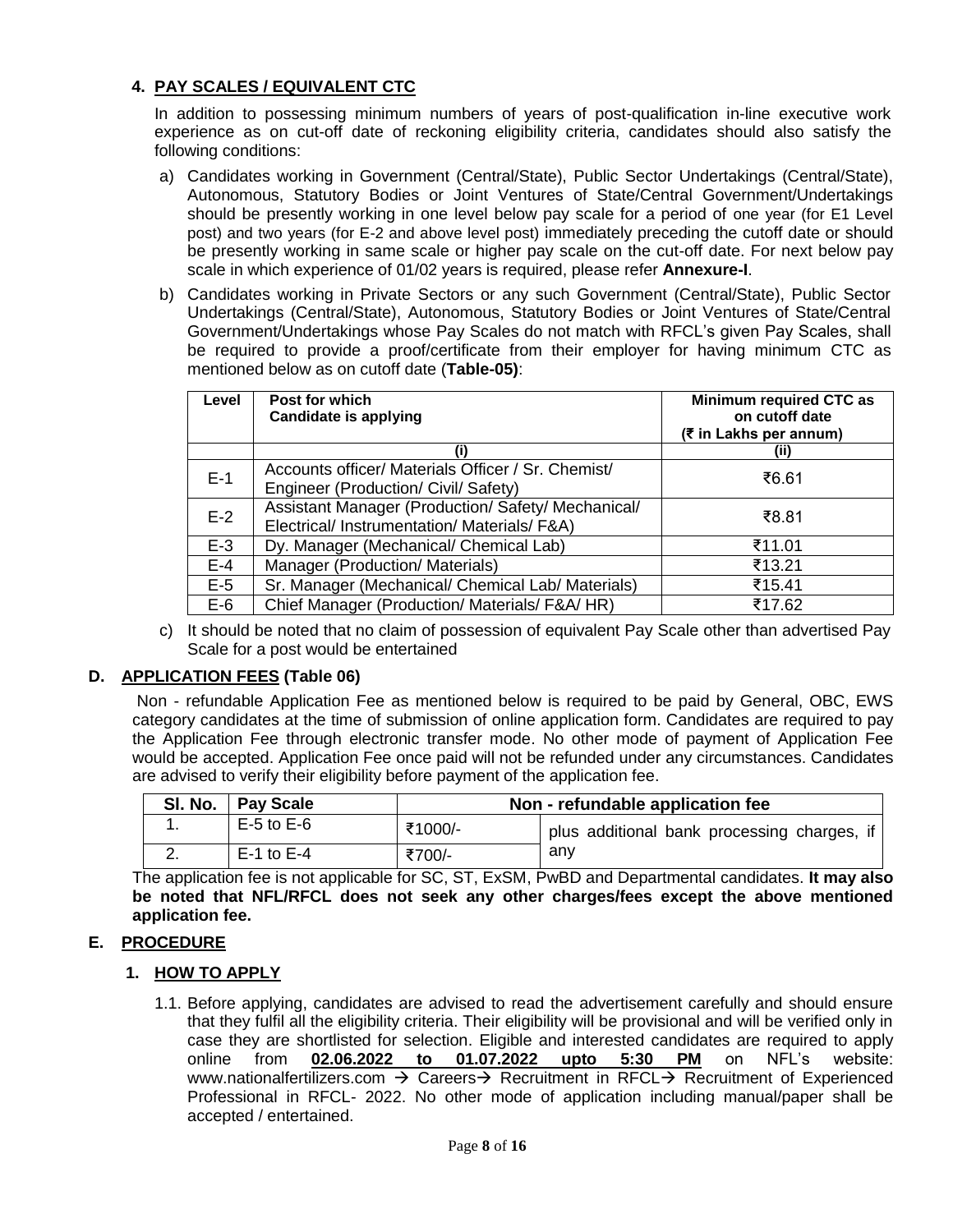1.2. After successful submission of online application form, candidates are required to take printout of the online application form and send it along with self-attested copies of the documents / certificates, as mentioned at Sl. No. E.1.13 in a sealed envelope cover super-scribed "**APPLICATION FOR THE POST OF ……………….. IN RFCL - 2022"** at the following address within the due date (Please refer Clause E.1.14):

#### **"Dy. General Manager (HR), National Fertilizers Limited, A-11, Sector-24, Noida, District Gautam Budh Nagar, Uttar Pradesh - 201301"**

 **Kindly note that non-receipt of printout of the application form along with requisite documents at the address mentioned above within the last date of receipt of application shall lead to rejection of the candidature**.

- 1.3. **Only one application per candidate is allowed. The details in online application form can be edited / modified before submission of application fee or final submission of online form and details once finally submitted cannot be changed under any circumstances. Hence, candidates are advised in their own interest to ensure that they have filled in the correct particulars & details in online application form. It should be noted that false declaration shall render the candidate ineligible from this recruitment process.**
- 1.4. Incomplete online applications shall be summarily rejected.
- 1.5. Before registering their applications on the website, the candidates should possess the following and keep it handy:
	- a) Valid E-Mail ID, which should remain valid for at least one & a half year.
	- b) Candidates should have latest passport size photograph (jpg or jpeg file only upto 50 Kb) as well as photograph of signatures in digital format (jpg or jpeg file only upto 20 kb) for uploading with the application form.
	- c) Provision to pay application fee as per details given at clause D (Table 05) above.
- 1.6. Online registration involves following steps:
	- a) Step 1: Filling up of Application Go to NFL's website: www.nationalfertilizers.com  $\rightarrow$ Careers  $\rightarrow$  Recruitment in RFCL $\rightarrow$  Recruitment of Experienced Professional in RFCL- 2022.
		- Read the Advertisement carefully to be sure about your eligibility
		- Click on the link "Apply Online"
		- Fill up all the required fields
		- Ensure the information provided is correct and then submit.
	- b) Step 2: Making Payment
		- Click on "Make payment" which will take you to Payment Gateway, which has been authorized to collect the application fee /processing charges on behalf of NFL/RFCL.
	- c) Step 3: Final Registration & Printing of Online Application Form finally submitted.
- 1.7. Once the payment is made, candidates should download and retain a photocopy of their ereceipt and Online Application Form finally submitted as they would be asked to produce them for reference to produce it at the document verification or at any stage of selection process.
- 1.8. Fee once paid will not be refunded under any circumstances. Failed Transaction amount will be automatically refunded to same A/c from which payment was originally made, within 15 working days.
- 1.9. Candidates should strictly ensure timely payment of application fee and/or submission of their online applications well before the stipulated last date of submission to avoid last minute rush.
- 1.10. All correspondence with candidates shall be done only on their registered e-mail ID provided by candidate. All information regarding examination schedule/admit card etc. shall be provided through email and / or by uploading on NFL website.
- 1.11. NFL/RFCL will not be responsible for any loss of email sent, due to invalid/wrong email ID provided by the candidate or for delay/non receipt of information if a candidate fails to access his/her mail/website in time.
- 1.12. Candidature of a candidate is liable to be rejected at any stage of recruitment process or even after joining, if any information provided by the candidate in the Application Form is found to be false or not in conformity with the advertised eligibility criteria at any stage.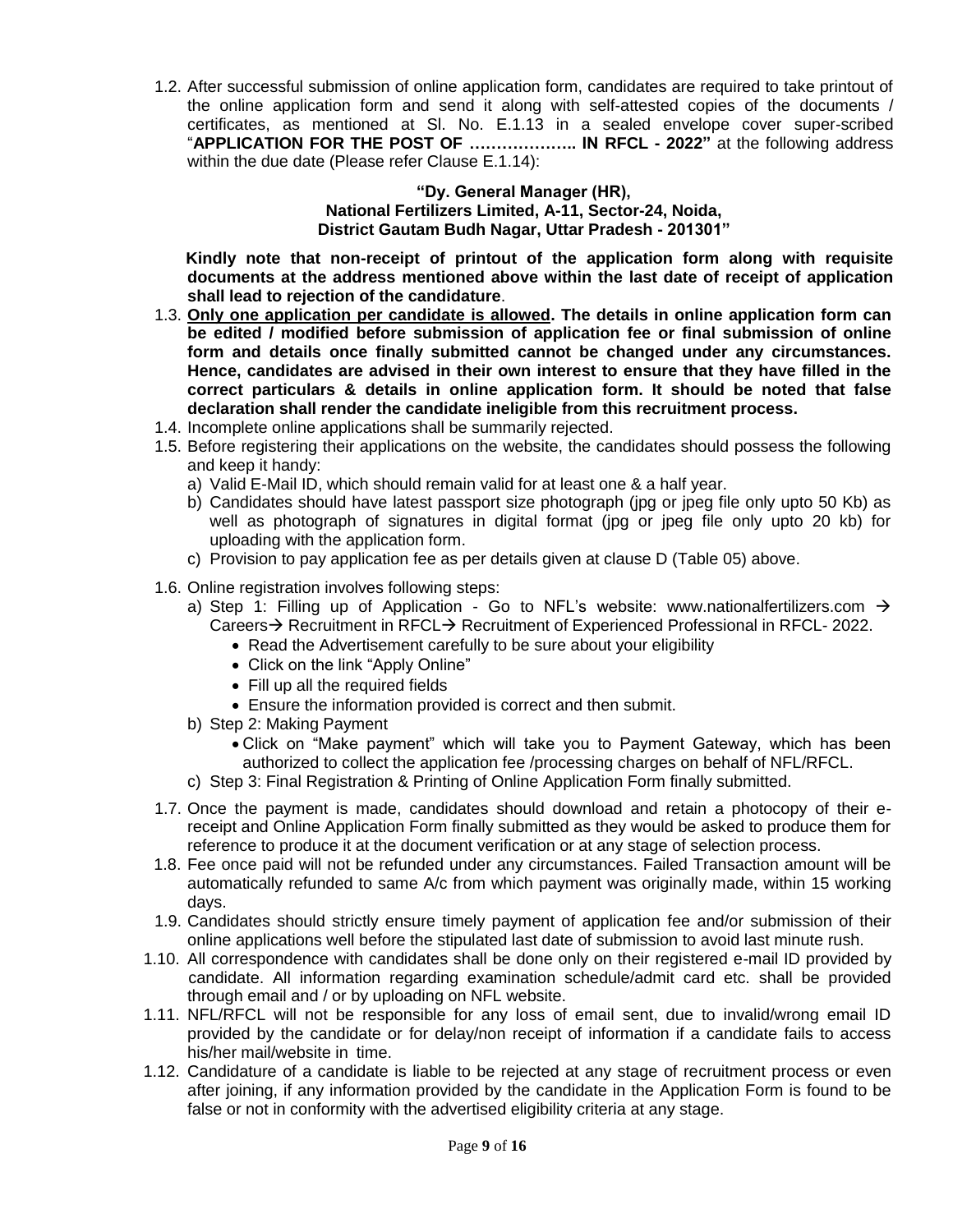1.13. In case the candidate is called for document verification, he/ she shall be required to bring all ORIGINAL DOCUMENTS [in the order as mentioned below] together with ONE SEPARATE SET OF PHOTO COPY of all documents duly SELF ATTESTED (in the same order) at the time of document verification, failing which he/ she will not be permitted to appear in the further Selection Process/interview:

| 1. | Date of Birth                                                             | 10 <sup>th</sup> / Matriculation Certificate                                                                                                                                                                                                                       |
|----|---------------------------------------------------------------------------|--------------------------------------------------------------------------------------------------------------------------------------------------------------------------------------------------------------------------------------------------------------------|
| 2. | For Educational<br>Qualification                                          | Mark sheets and Degree Certificates (Matric onwards upto highest level for all<br>semesters/years).                                                                                                                                                                |
|    |                                                                           | Documentary proof/ certificate from the Institute/ University (as per norms<br>adopted by University/ Institute) indicating equivalent percentage of marks<br>secured in case degree is awarded in CGPA/OGPA or letter grade.                                      |
| 3. | For Pay Scale (for<br>PSU/Govt.) or CTC<br>(for Private Sector)           | Employer's Certificate or Appointment letter clearly mentioning therein Annual<br>CTC along with all promotion, increment letters, pay slips indicating pay/ CTC<br>for requisite period, Form-16 etc.                                                             |
| 4. | Experience<br>Certificate                                                 | Proof of having minimum required years of experience/ minimum required<br>experience in the next lower pay scale / minimum required CTC.                                                                                                                           |
|    |                                                                           | Only following types of documentary proofs towards experience will be<br>considered relevant :<br>I. For Past Employment:                                                                                                                                          |
|    |                                                                           | • Experience letter issued by competent and authorized executive of the<br>organization indicating Designation, date of joining including date of relieving<br>the organization by the employee concerned<br><b>OR</b>                                             |
|    |                                                                           | • Appointment letter clearly mentioning the date of joining the organization<br>and also acceptance of resignation letter, relieving order & Pay Scale/ CTC<br>last drawn.                                                                                         |
|    |                                                                           | II. For Current Employment:<br>• Experience letter issued by competent and authorized executive of the<br>organization indicating designation, and date of joining the organization & Pay<br>Scale/ CTC drawn by the employee concerned along with latest pay slip |
|    |                                                                           | <b>OR</b><br>• Appointment letter clearly mentioning the date of joining the organization<br>and Latest Pay Slip along with any of the following optional documents:                                                                                               |
|    |                                                                           | $\triangleright$ Identity card issued by current employer<br>$\triangleright$ Annual Increment letter                                                                                                                                                              |
|    |                                                                           | $\triangleright$ Promotion order/Transfer order etc.                                                                                                                                                                                                               |
|    |                                                                           | In the absence of appointment letter and latest pay slip, candidature of such<br>candidates shall be liable to be rejected.                                                                                                                                        |
| 5. | For Caste/Tribe<br>Certificate [for SC/<br>ST/OBC (NCL), If<br>Applicable | Caste Certificate in the prescribed format. OBC (Non Creamy Layer) category<br>candidates are required to submit latest caste certificate from Competent<br>Authority.                                                                                             |
| 6. | For Differently abled/<br>PwBD candidates), If<br>Applicable              | Medical Certificate in the prescribed format.                                                                                                                                                                                                                      |
| 7. | EWS Certificate), If<br>Applicable                                        | EWS category candidates are required to submit latest category certificate<br>from Competent Authority.                                                                                                                                                            |
| 8. | Identity Proof), If<br>Applicable                                         | AADHAAR/PAN/Passport/Election Photo Identity Card/ Identity Card issued<br>by Govt./PSU/Passbook of any Nationalized Bank with attested photograph.                                                                                                                |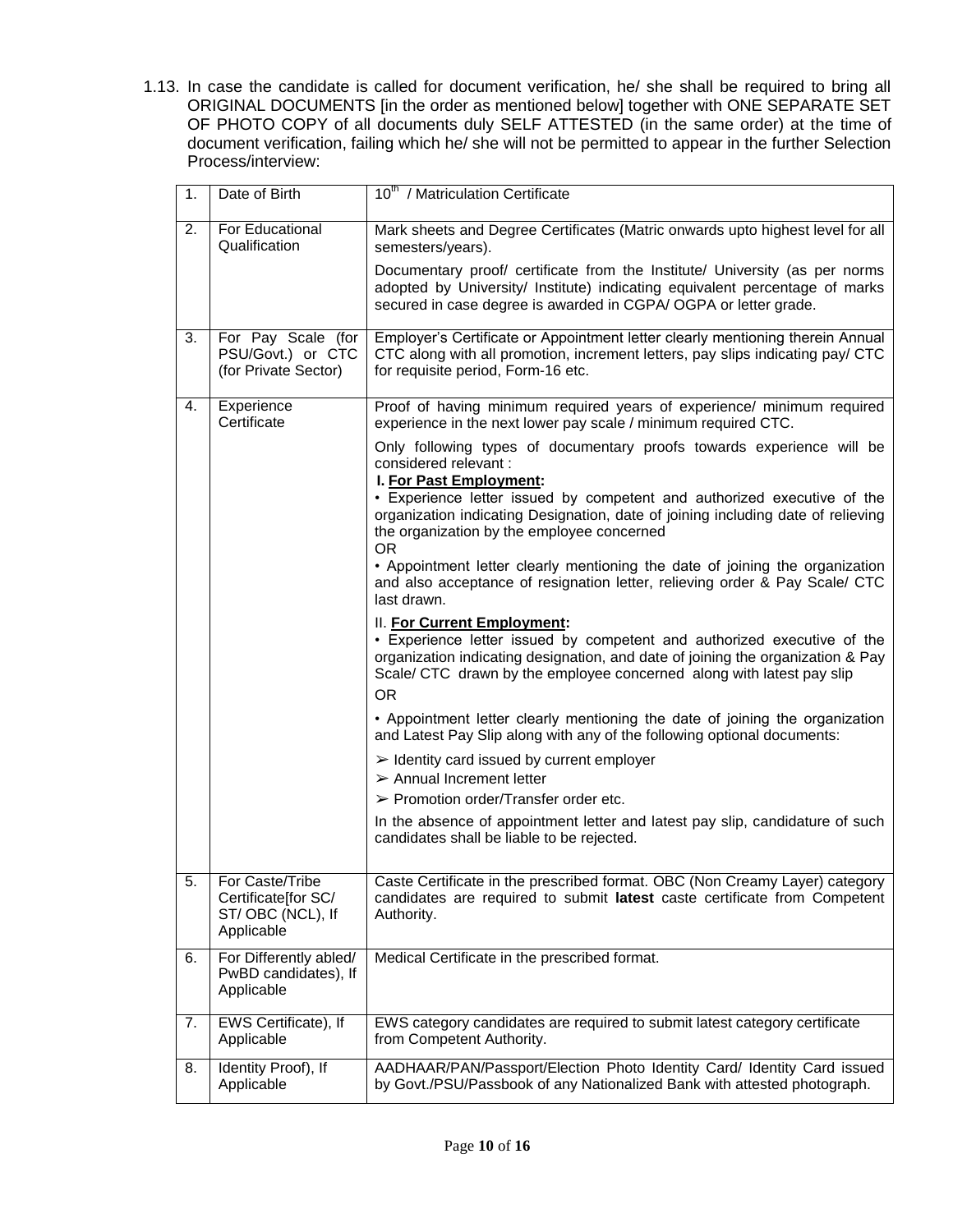- 1.14. The last date of receipt of copy of online Application Form alongwith all requisite documents/certificates is **08.07.2022**, unless extended and notified on NFL"s website. However, last date for receipt of copy of online Application Form alongwith all requisite documents/certificates of candidates presently residing in far-flung area i.e. Assam, Meghalaya, Arunachal Pradesh, Mizoram, Manipur, Nagaland, Tripura, Sikkim, Union territory of Ladakh, Lahul & Spiti District & Pangi Sub-Division of Chamba District of Himachal Pradesh, Union Territory of Andaman & Nicobar Islands & Lakshadweep is **15.07.2022**. Candidates applying from far-flung areas **should superscribe on envelope "FAR-FLUNG AREA"**. In case of false declaration of "Far-Flung Area" on envelope vis-à-vis correspondence address mentioned in the online Application Form, the same shall be summarily "Rejected".
- 1.15. Incomplete Application Forms OR not in prescribed proforma OR not supported by self-attested copies of relevant documents OR not fulfilling the eligibility criteria OR received at any other address other than that as mentioned in the foregoing in Clause No. E.1.2 OR received after due date shall be summarily "Rejected".
- 1.16. It may be noted that Applications Forms received without self-attested copies of relevant documents or received after due date shall be summarily rejected and no queries shall be entertained in this regard.
- 1.17. Candidates should note that scrutiny and shortlisting of Applications would be done on the basis of documents enclosed with the prescribed application form. The list of required documents at Clause No. E.1.13 is indicative and not exhaustive. Candidates may be asked at any stage of recruitment to produce any additional documents which are considered necessary to establish the eligibility of the candidate w.r.t. the eligibility criteria prescribed in the advertisement. No interim correspondence by the candidates regarding availability/non - availability of documents would be entertained. Accordingly, candidates are advised to enclose & send self-attested copies of all the relevant documents alongwith the copy of online Application Form in support of their candidature, failing which their candidature shall not be considered.

### **2. SHORTLISTING & SELECTION PROCESS**

- 2.1 Based on the information in Application Form and documents submitted by the candidates" alongwith copy of their Application Form, scrutiny of applications would be done and candidates meeting the eligibility criteria will be provisionally shortlisted and called for personal interview. NFL"s decision regarding eligibility & shortlisting of applications shall be final & binding and no queries or correspondence shall be entertained in this regard. List of candidates shortlisted for interview shall be placed on NFL website www.nationalfertilizers.com  $\rightarrow$  Careers  $\rightarrow$  Recruitment in RFCL $\rightarrow$  Recruitment of Experienced Professional in RFCL- 2022 at an appropriate time.
- 2.2 However, in case of receipt of large number of Applications, NFL/RFCL reserves a right to conduct an online test in Delhi - NCR region and/or any other city(ies) of India for the purpose of short-listing candidates for interview. Neither TA will be paid nor would Boarding & Lodging facilities be arranged/reimbursed for appearing in the online test.
- 2.3 Modalities of Online Test, in the event it is decided to conduct the same, shall be placed on NFL website www.nationalfertilizers.com $\rightarrow$  Careers $\rightarrow$  Recruitment in RFCL $\rightarrow$  Recruitment of Experienced Professional in RFCL- 2022.
- 2.4 Candidates are required to qualify in the Personal Interview with minimum average of 50% marks in interview. NFL/RFCL reserves the right to conduct interview through video conferencing mode at its various offices.
- 2.5 In case, total marks (upto two decimals) of two or more candidates after personal interview are same, percentage of marks in the qualifying examination would be considered for drawing up merit list. In case percentage of marks (upto two decimals) are also equal in the qualifying examination, the date of birth of the candidates will be considered for preparing merit list i.e. the candidate born earlier will be considered as senior in the merit list.
- 2.6 It may be noted that candidates will be called for personal interview provisionally on the basis of information submitted by them in the application Form and their candidature will be considered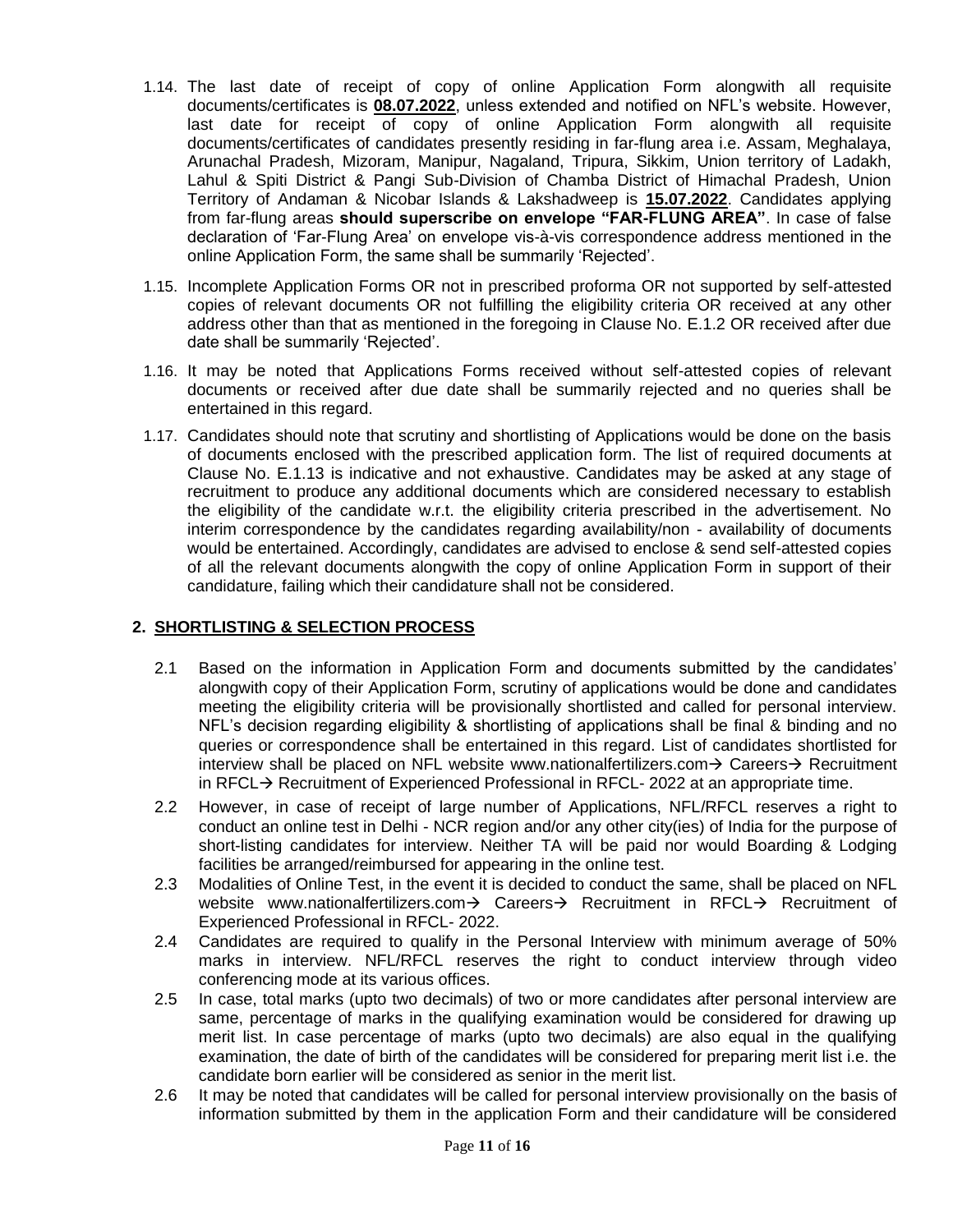vis-à-vis eligibility criteria for the post applied for as mentioned in the Advertisement. Candidates not meeting the eligibility criteria or not in possession of complete requisite documents will not be allowed to attend the personal interview and no TA will be paid to them. Further, no queries shall be entertained in this regard.

- 2.7 Mere admission to the selection process does not imply that Company (RFCL) is satisfied about candidate"s eligibility. The candidates should ensure that the details mentioned in the application form are correct and are in conformity with the eligibility criteria for the post applied for, as mentioned in the advertisement.
- 2.8 The candidates called for personal interview for the posts at the level of E-5 to E-7 shall be reimbursed single return air fare (economy class)/ 1st class AC rail fare/ road mileage at prescribed rates for the journey by road/ by one"s own conveyance. The candidates called for personal interview for posts at the level of E-1 to E-4 will be reimbursed to and fro single 2nd AC Class Rail fare (Mail/Express trains, excluding Rajdhani/ Duronto/ Shatabdi)/ Bus fare from the nearest railway station of the correspondence address indicated by the candidates in their online application to the place of interview by the shortest route on production of necessary receipts. No TA is payable to the candidates called for the online examination wherever applicable.
- 2.9 The selected candidates before joining will be required to get Medical Fitness Certificate from Civil Surgeon/NFL"s Hospital/NFL"s common panel of hospitals and their appointment will also be subject to verification of character & antecedents and Caste certificate from the concerned District Authorities.
- **2.10** Selected candidates can be posted in any of the Units/Offices of the RFCL at the discretion of RFCL Management. **Only candidates willing to serve anywhere in India need to apply.**

### **F. RESERVATION/CONCESSIONS/RELAXATIONS.**

- 1. Relaxation/Concession for SC/ ST/ OBC (NCL)/ PwBD/ Ex-SM categories candidates will be as indicated at Clause No. F.10 to F.15.
- 2. Category {SC/ST/OBC/EWS/PwBD/Ex-SM} once submitted in Application Form will not be changed and no benefit of other category will be admissible later on.
- 3. SC/ST/OBC/EWS/PwBD/XSM candidates may be considered under general standards of merit against the un-reserved posts provided no relaxation in age, qualification etc. is availed of/extended to them.
- 4. For claiming relaxation against reserved vacancies, the reserved category candidates should submit copy of Caste/PwBD certificate(s), in the Proforma prescribed by Govt. of India, issued by the Competent Authority, alongwith Online Application Form. If the certificate has been issued in a language other than English/Rajbhasha (Hindi), the candidates should upload a self- certified bonafide translated copy of the same either in English or Rajbhasha (Hindi).
- 5. Only those communities that are mentioned in the common list of OBC notified by Government of India shall be treated as OBC for the purpose of reservation for employment. Relevant list can be viewed at http://www.ncbc.nic.in. Accordingly, for claiming the benefit of OBC (NCL) category on the cutoff date, the candidate shall submit & subsequently produce his latest caste certificate in the proforma prescribed by Government of India, as contained in DoPT Memo No.36036/2/2013- Estt/(Res.) dated 30.05.2014 from a Competent Authority. Such certificate should specifically state that the candidate does not belong to the persons/sections (creamy layer) as mentioned in column 3 of the schedule to the Department of Personnel & Training, Government of India OM No. 36012/22/93-Estt.(SCT) dated 08.09.1993 and modifications issued vide OM No. 36033/1/2013- Estt.(Res.) dated 13.09.2017. Further the OBC (NCL) candidates will have to give a self-declaration, at the time of documents verification indicating that they belong to OBC (NCL).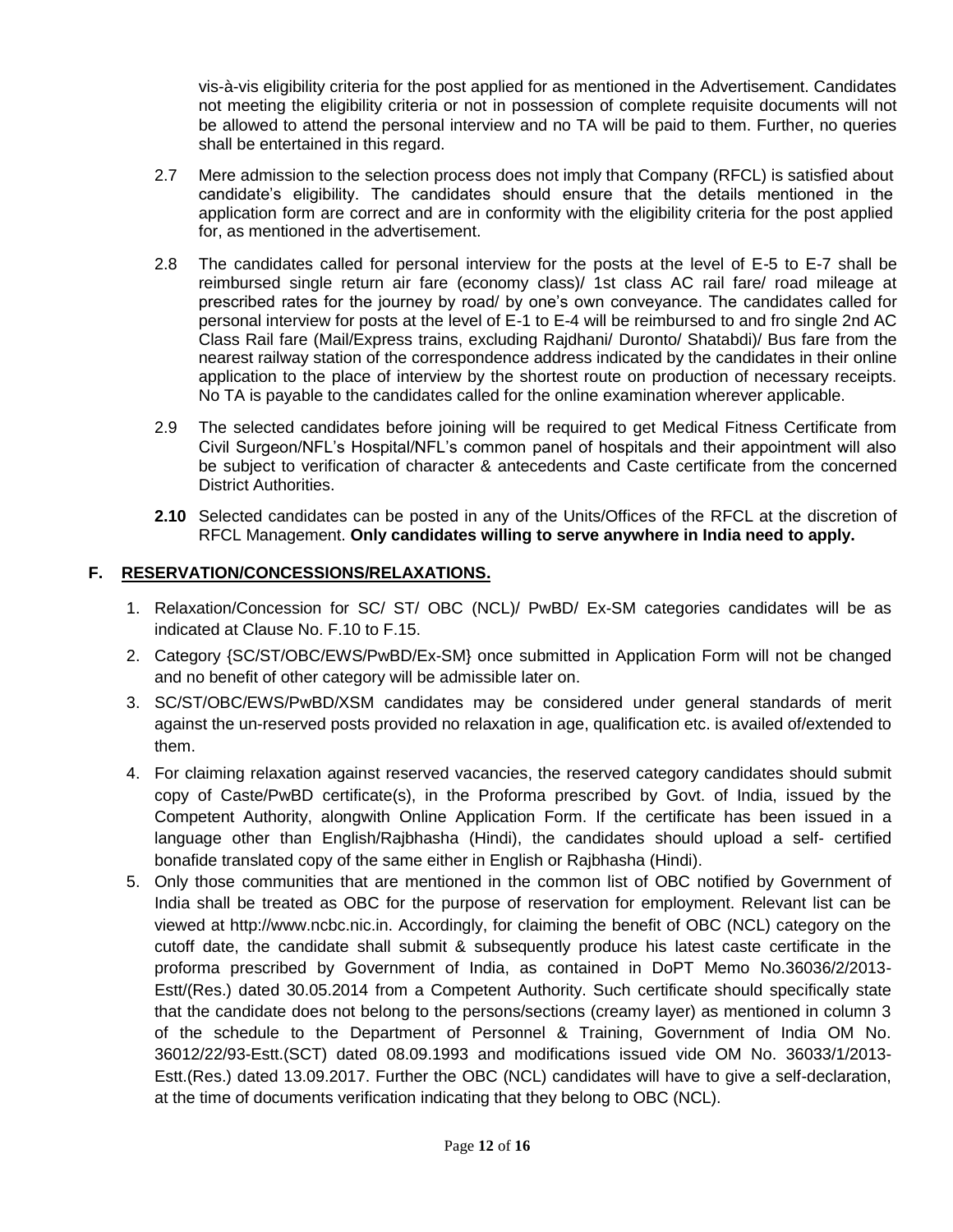- 6. Candidates belonging to OBC category and falling in creamy layer are not entitled to OBC reservation benefits. Such OBC candidates shall be treated as Un-reserved candidates. Accordingly such candidates may choose to apply for the advertised positions provided they meet the age criteria applicable to "UR" candidates and indicate their category as "UR".
- 7. Prescribed reservations for PwBD and/or ExSM/Dependent of those killed or disabled in action will be applied on horizontal inter-locking reservation system basis as per Government of India guidelines. Candidates belonging to PwBD category shall be considered only against the identified positions.
- 8. Section 2(r) of The Rights of Persons with Disabilities Act 2016, defines "person with benchmark disability" as a person duly certified by the certifying authority with:
	- a. not less than 40% of a specified disability where specified disability has not been defined in measurable terms and;
	- b. a disability where specified disability has been defined in measurable terms.

The candidates are required to submit a Disability Certificate issued by Competent Authority as per the Persons with Disabilities (Equal Opportunities, Protection of Rights & Full Participation) Amended Rules, 2009, failing which their candidature as PwBD candidates will not be considered.

Thus, in line with The Rights of Persons with Disabilities Act 2016 with regard to reservation for Persons with Benchmark Disabilities (PwBD) in the posts/services under Central Government, only "person with benchmark disability" would be eligible for reservation in posts/services with not less than forty per cent of a specified disability where specified disability has not been defined in measurable terms and includes a person with disability where specified disability has been defined in measurable terms, as certified by the certifying authority. A candidate who wants to avail of benefit of reservation will have to submit a Disability Certificate in the Proforma prescribed by Government of India, issued by the Competent Authority, alongwith application form, failing which their candidature as PwBD candidates will not be considered. If the certificate has been issued in a language other than English/Rajbhasha (Hindi), the candidates should submit a self- certified bonafide translated copy of the same either in English or Rajbhasha (Hindi).

- 9. Format of caste certificate for SC/ST/OBC, format of EWS certificate and format of PwBD certificate is available on the website [www.nationalfertilizers.com](http://www.nationalfertilizers.com/)  $\rightarrow$  Careers.
- 10. SC/ST/PwBD/ExSM candidates are exempted from payment of application fee.
- 11. Relaxation in age will be allowed upto 05 (five) years for SC/ST and 03 (three) years for OBC (NCL) candidates considered against reserved positions.
- 12. Relaxation to ExSM/Dependent of those killed or disabled in action will be allowed as per Government of India guidelines.
- 13. "UR" PwBD candidates will be allowed age-relaxation upto 10 years, upto 15 years for PwBD- SC/ST and upto 13 years for PwBD-OBC(NCL) candidates, if considered against reserved vacancies.
- 14. Upper age is relaxed by 05 (five) years for the candidates who had ordinarily been domiciled in the state of Jammu & Kashmir from 01.01.1980 to 31.12.1989.
- 15. The maximum age of the applicant, after giving relaxations under Clause No. F.11 to F.14 (standalone or in combination thereof), should not exceed 56 years as on cutoff date.

#### **G. GENERAL INSTRUCTIONS**:

1. Candidates are advised to go through the advertisement carefully and ascertain their eligibility before submitting their applications. Candidates have to ascertain themselves their eligibility vis-à-vis advertised criteria for a post for which they are applying.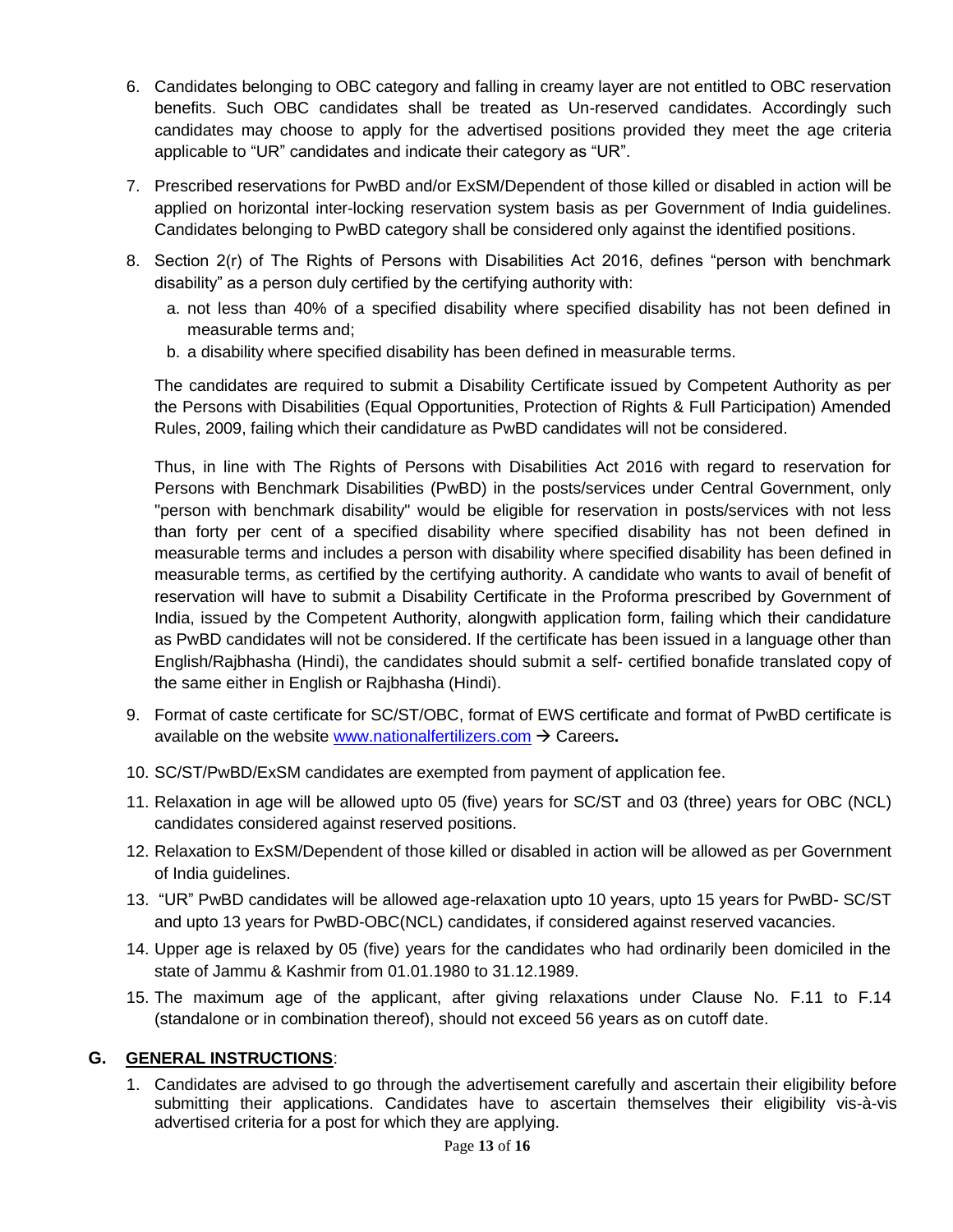- 2. While applying, candidates should mention their full name as it appears in Certificate / Marksheet issued by a Board of Secondary Education for passing Matriculation which shall be the only acceptable document in support of proof of age.
- 3. The age limit, minimum educational qualification, number of years & type of post qualification inline executive work experience are the minimum criteria and mere possession of the same by the candidate does not entitle him/her for participating in the selection process. NFL/RFCL"s decision regarding eligibility & shortlisting of applications shall be final & binding and no queries or correspondence shall be entertained in this regard.
- 4. Details once submitted in the application form will be final and request for any change including change in correspondence address/email address/mobile number/ category shall not be entertained.
- 5. Candidates should possess a valid email ID as the same is mandatorily required to be filled in the application form. Candidates are also advised to keep the email ID active for at least one & a half year from cut-off date. No change in the email ID will be allowed once submitted. All information/communication regarding participating in the selection process shall be provided through email to the candidates, found prima-facie eligible, based on the information submitted by them in their application form. Responsibilities of receiving and downloading of information/communications, etc. will be of the candidate. RFCL/NFL will not be responsible for any loss of email sent, due to invalid/wrong email ID provided by the candidate and no correspondence in this regard shall be entertained.
- 6. The candidature of all applicants would be provisional and subject to subsequent verification of Degree certificates/testimonials, Caste / PwBD/ ExSM etc. Candidates, if shortlisted for personal interview, are required to bring in original all certificates at the time of interview, failing which they may not be allowed to attend the interview.
- **7. Any notice/revision/clarification/corrigendum/addendum/errata in respect of this advertisement shall be displayed only on NFL's website www.nationalfertilizers.com Careers Recruitment in RFCL Recruitment of Experienced Professional in RFCL- 2022. No further press advertisement will be issued. Hence prospective applicants are advised to visit the above link on NFL website regularly for latest update with regard to this advertisement.**
- **8. The names of candidates called for personal interview will also be displayed only on the above mentioned link on NFL website. Candidates are advised to visit the website regularly for the latest information in this regard. Only short listed candidates who are prima-facie found eligible based on the information submitted in their application will be called for participating in the selection process and will be intimated through electronic mode for personal interview and RFCL/NFL will not be responsible for any delay or non-delivery of such intimation. Candidates are advised to regularly visit the above mentioned link for all the updated information with regard to this advertisement. No telephonic queries shall be entertained.**
- 9. In case the applicant does not receive any communication within 90 days from the date of publication of this advertisement, it may be presumed that he/she has not been short listed for the selection process.
- 10. Mere admission to the selection process does not imply that Company (RFCL) is satisfied about candidate"s eligibility. The candidates should ensure that the details mentioned in the application form are correct and are in conformity with the eligibility criteria for the post applied for, as mentioned in the advertisement.
- 11. In case it is detected that a candidate does not fulfill any of the advertised eligibility criteria or has given false declaration or suppressed any material fact or information having any bearing on his candidature, he/she shall render himself/herself ineligible for consideration at any stage of selection and for termination at any time during employment, if recruited.
- 12. Further, RFCL reserves the right to cancel/restrict/enlarge/modify the recruitment/selection process of advertised posts without any further notice or assigning any reasons whatsoever.
- 13. Candidates should retain the copy of their Application Form & Fee Receipt for future reference as they can be asked to produce the same at anytime.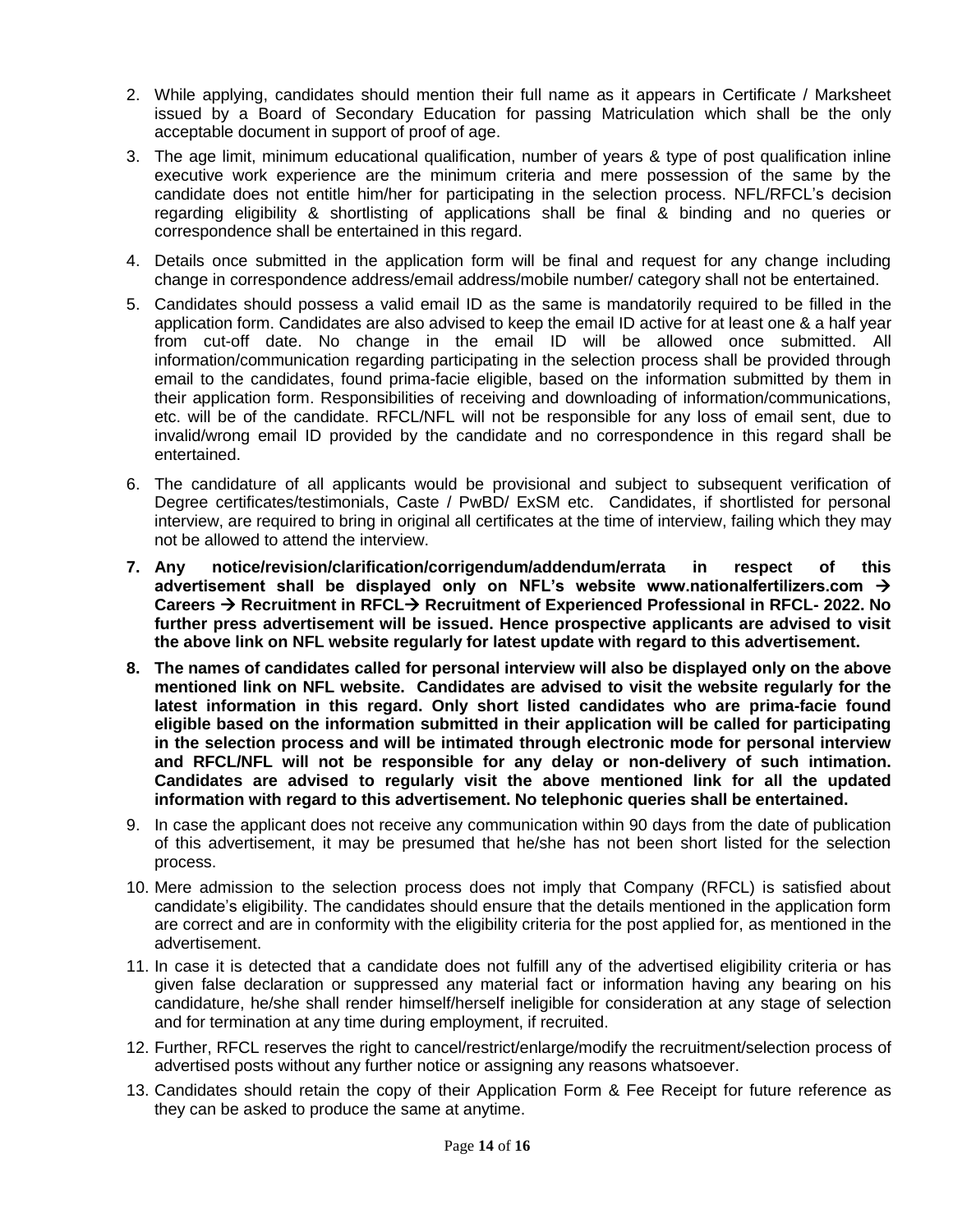- 14. Court of jurisdiction for any dispute pertaining to any issue arising out of this recruitment process will be at New Delhi only to the exclusion of all other Courts.
- 15. Canvassing in any form at any stage shall be considered a disqualification for employment in the Company.
- 16. In case of any ambiguity/ dispute on account of interpretation in versions other than English Language advertised in Newspaper/Employment News/Website, interpretation as per English version given in the website www.nationalfertilizers.com shall prevail.

### **17. Recruitment is exclusively for RFCL. Candidates recruited against this advertisement shall not have any claim, including employment, against vacancies in NFL.**

#### **IMPORTANT**

| SI.No. | <b>Details</b>                                                                                                                                                                                                                                                                                                                                                                                                  |
|--------|-----------------------------------------------------------------------------------------------------------------------------------------------------------------------------------------------------------------------------------------------------------------------------------------------------------------------------------------------------------------------------------------------------------------|
| 1.     | Cut-off date of reckoning eligibility for all purposes of this advertisement shall remain<br>31.05.2022.                                                                                                                                                                                                                                                                                                        |
| 2.     | The link for Advertisement & Online application has been hosted on the NFL's website:<br>www.nationalfertilizers.com $\rightarrow$ Careers $\rightarrow$ Recruitment in RFCL $\rightarrow$ Recruitment of<br>Experienced Professionals in RFCL-2022.                                                                                                                                                            |
|        | Online application link shall be available from 02.06.2022.<br>Last Date of Online application is 01.07.2022.<br>Last date of receipt of copy of online Application Form along with requisite self-attested<br>copies of the documents / certificates at NFL, Noida office is 08.07.2022 / 15.07.2022 (for<br>far-flung areas as mentioned in advertisement), unless extended and notified on NFL's<br>website. |
| 3.     | Canvassing in any form is liable to render a candidate ineligible.                                                                                                                                                                                                                                                                                                                                              |

#### **Sd/- Dy. GENERAL MANAGER (HR) RFCL**

#### **\*\*\*\*\*\***